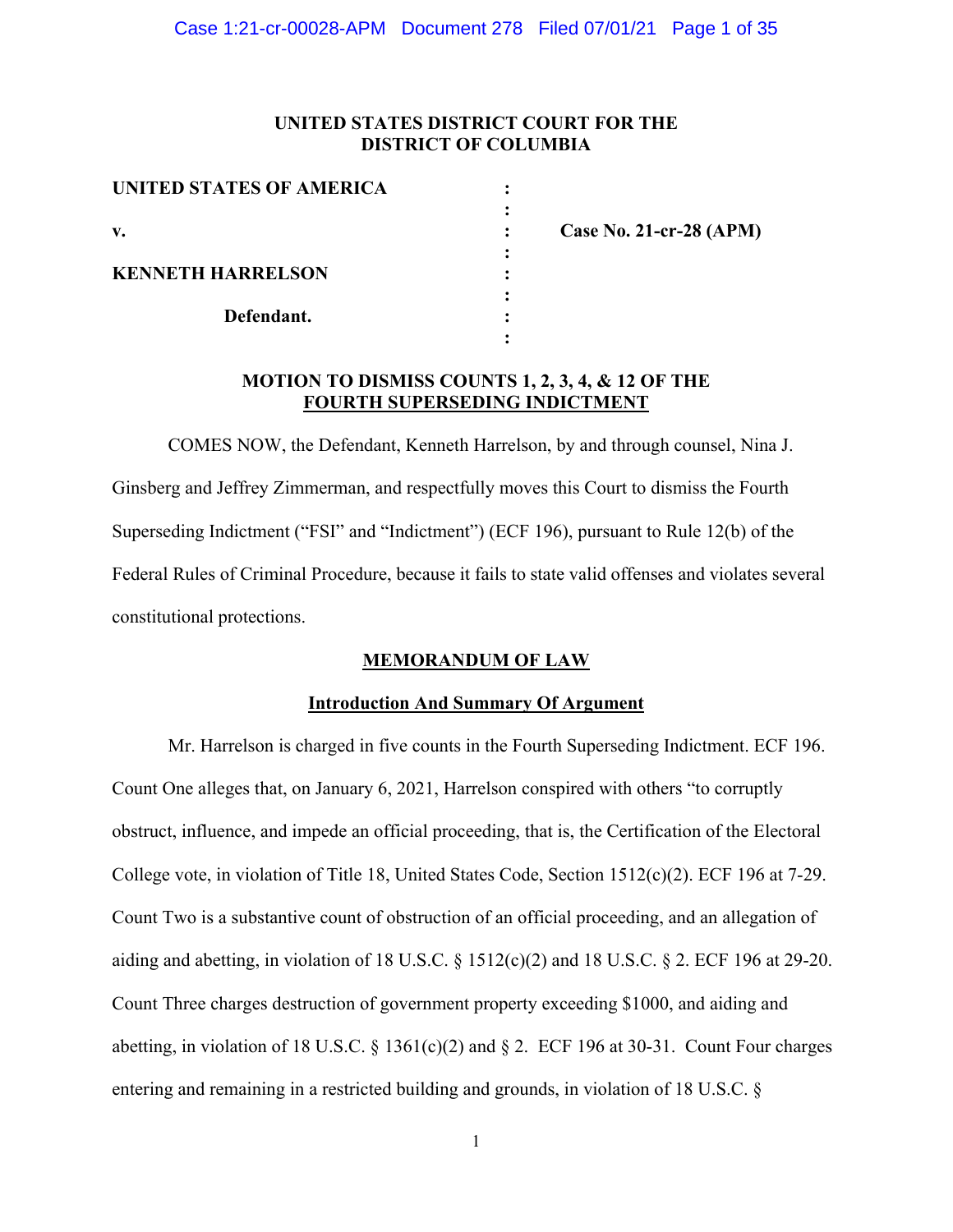1752(a)(1). ECF 196 at 31-32. Count Twelve alleges tampering with documents with the intent to impair its availability for use in an official proceeding, in violation of 18 U.S.C. § 1512(c)(1).

## **Section 1512(c)(2).**

The basis of the  $\S 1512(c)(2)$  charge (Count Two), and the count charging a conspiracy to violate that statute (Count One), is that Harrelson and others aimed to "hinder the certification of the Electoral College vote" after the 2020 presidential election, which the FSI characterizes as an "official proceeding" under  $\S 1512(c)(2)$ . ECF 196 at ¶ 33. According to the Indictment, Harrelson did so in the belief that Congress should refuse to certify the vote upon a review of evidence that he contended showed voter fraud. But, as the FSI correctly alleges, the joint session of Congress on January 6 did not review evidence and find facts; it merely "formalized the result of the 2020 U.S. Presidential Election." *Id.* at ¶ 3. Thus, Congress was not exercising its implied power of investigation. Because Section  $1512(c)(2)$  has never been applied to a "proceeding" that does not involve *a tribunal hearing evidence and finding facts*, the government misapplies the statute. Even if this construction was formally correct,  $\S1512(c)(2)$  is void for vagueness as applied to Harrelson, requiring dismissal under the Due Process Clause of the Fifth Amendment, particularly in the context of Harrelson's political speech, assembly and petitioning of the government for a redress of grievances. *See* U.S. Const. amend I. Furthermore, even if the statute's notice were not unconstitutionally vague, the fact that the government's interpretation of  $\S 1512(c)(2)$  is without precedent means that the rule of lenity, and the novel construction principle, require any ambiguity to be resolved in Harrelson's favor. Finally, insofar as the FSI's § 1512(c)(2) charges criminalize political speech and the nonviolent protest of acts of Congress per se, they violate the First Amendment, as applied to Harrelson.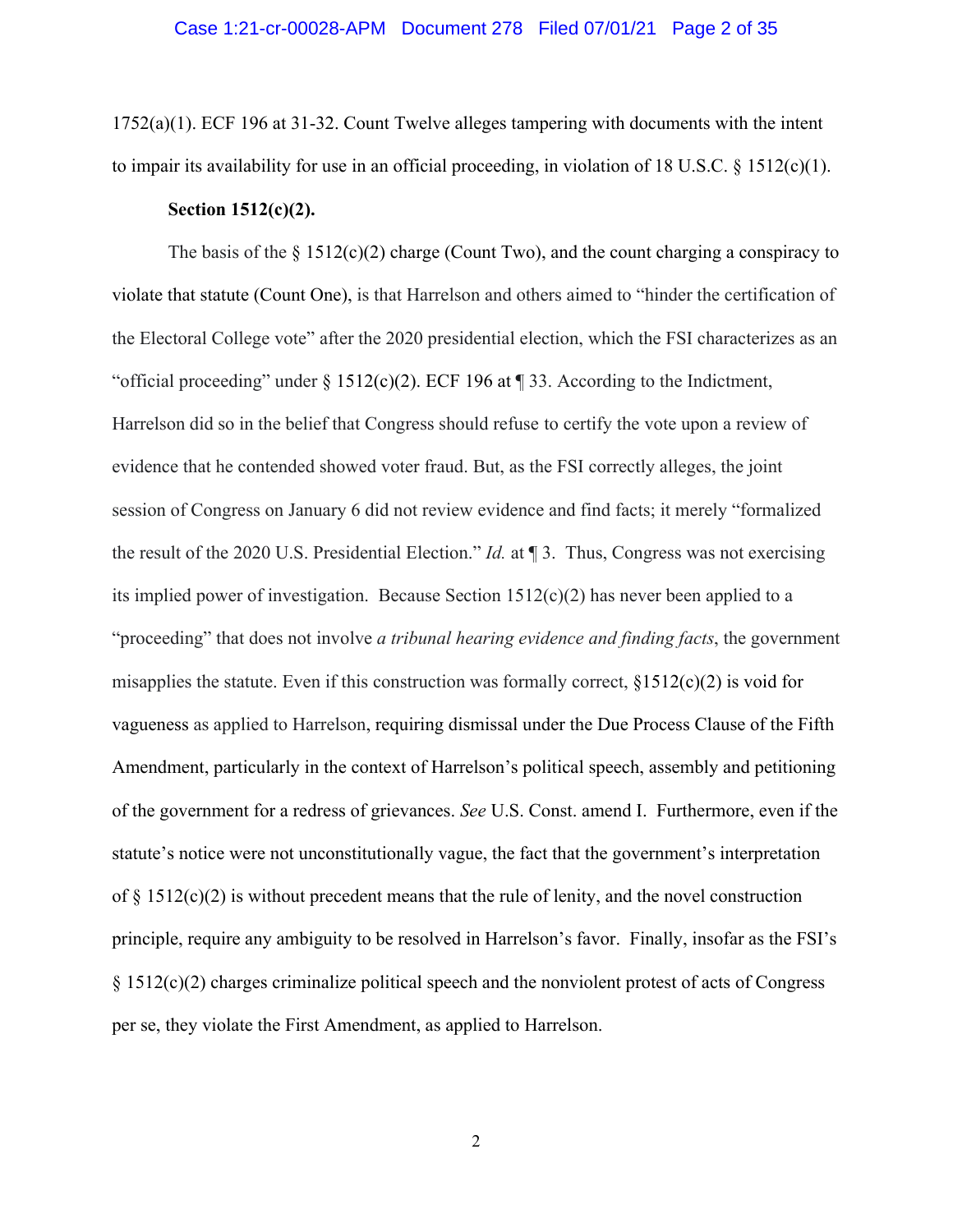## **Section 1752.**

Since its enactment in 1970, Section 1752 has criminalized the unlawful entry into areas restricted for the protection of U.S. Secret Service ("USSS") protectees. Statutory text, legislative history, and common sense all point to the conclusion that the agency that restricts such areas is the one that guards them, i.e., the USSS. But here, the government contends that any federal or state entity may criminalize a person's movements under federal law. The Indictment alleges that Harrelson violated § 1752 because the Capitol was visibly restricted by the U.S. Capitol Police ("USCP"). But the USCP do not guard the Secret Service protectees identified in § 1752; they protect members of Congress, who are neither guarded by the USSS nor covered by § 1752. The § 1752 counts should be dismissed for failure to state offenses. As applied to Harrelson, the government's interpretation of  $\S 1752$  is also void for vagueness, requiring dismissal under the Due Process Clause of the Fifth Amendment to the Constitution, particularly in the context of Harrelson's political speech, assembly and petitioning of the government for a redress of grievances. Even if the statute's notice were not unconstitutionally vague, the fact that the government's interpretation of a 50-year-old statute is without precedent means that the rule of lenity, and the novel construction principle, require any ambiguity to be resolved in Harrelson's favor.

## **Section 1361.**

Boilerplate allegations in the Indictment that do not specify what property was damaged and by whom violate the presentment and notice functions of grand jury indictments under the Fifth and Sixth Amendments and Rule 7(c) of the Federal Rules of Criminal Procedure.

On all these grounds, independently and collectively, the Court should dismiss the FSI.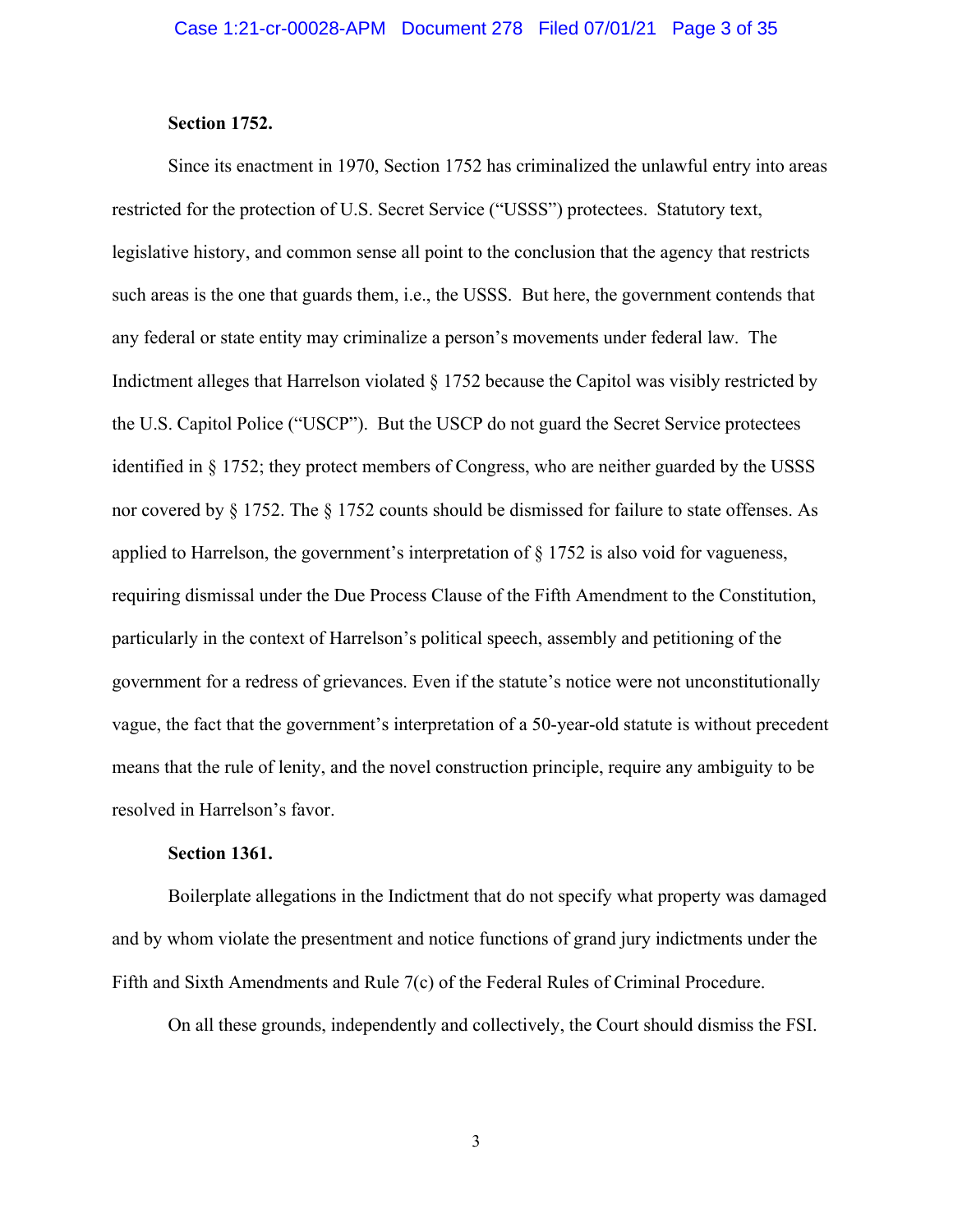# **Statutory History And Factual Background**

# **A. Section 1512(c)(2)'s structure and legislative history**

Section 1512(c) provides: "Whoever corruptly—

(1) alters, destroys, mutilates, or conceals a record, document, or other object, or attempts to do so, with the intent to impair the object's integrity or availability for use in an official proceeding; or

(2) otherwise obstructs, influences, or impedes any official proceeding, or attempts to do so . . . shall be fined . . . or imprisoned. . .

18 U.S.C. § 1512(c).

Section 1515 defines the term "official proceeding" as used in Section 1512(c) to mean.

(A) a proceeding before a judge or court of the United States, a United States magistrate judge, a bankruptcy judge, a judge of the United States Tax Court, a special trial judge of the Tax Court, a judge of the United States Court of Federal Claims, or a Federal grand jury;

(B) a proceeding before the Congress;

(C) a proceeding before a Federal Government agency which is authorized by law; or

(D) a proceeding involving the business of insurance whose activities affect interstate commerce before any insurance regulatory official or agency or any agent or examiner appointed by such official or agency to examine the affairs of any person engaged in the business of insurance whose activities affect interstate commerce;

18 U.S.C. § 1515(a)(1).

Section 1515 also defines the term "corruptly"—but only for obstruction offenses

charged "in section 1505." § 1515(b). Before this definition was added, the D.C. Circuit had

determined that § 1505's adverb "corruptly" was unconstitutionally vague. *United States v.* 

*Poindexter*, 951 F.2d 369 (D.C. Cir. 1991). Congress subsequently amended § 1515 to provide,

*As used in section 1505*, the term "corruptly" means acting with an improper purpose, personally or by influencing another, including making a false or misleading statement, or withholding, concealing, altering, or destroying a document or other information.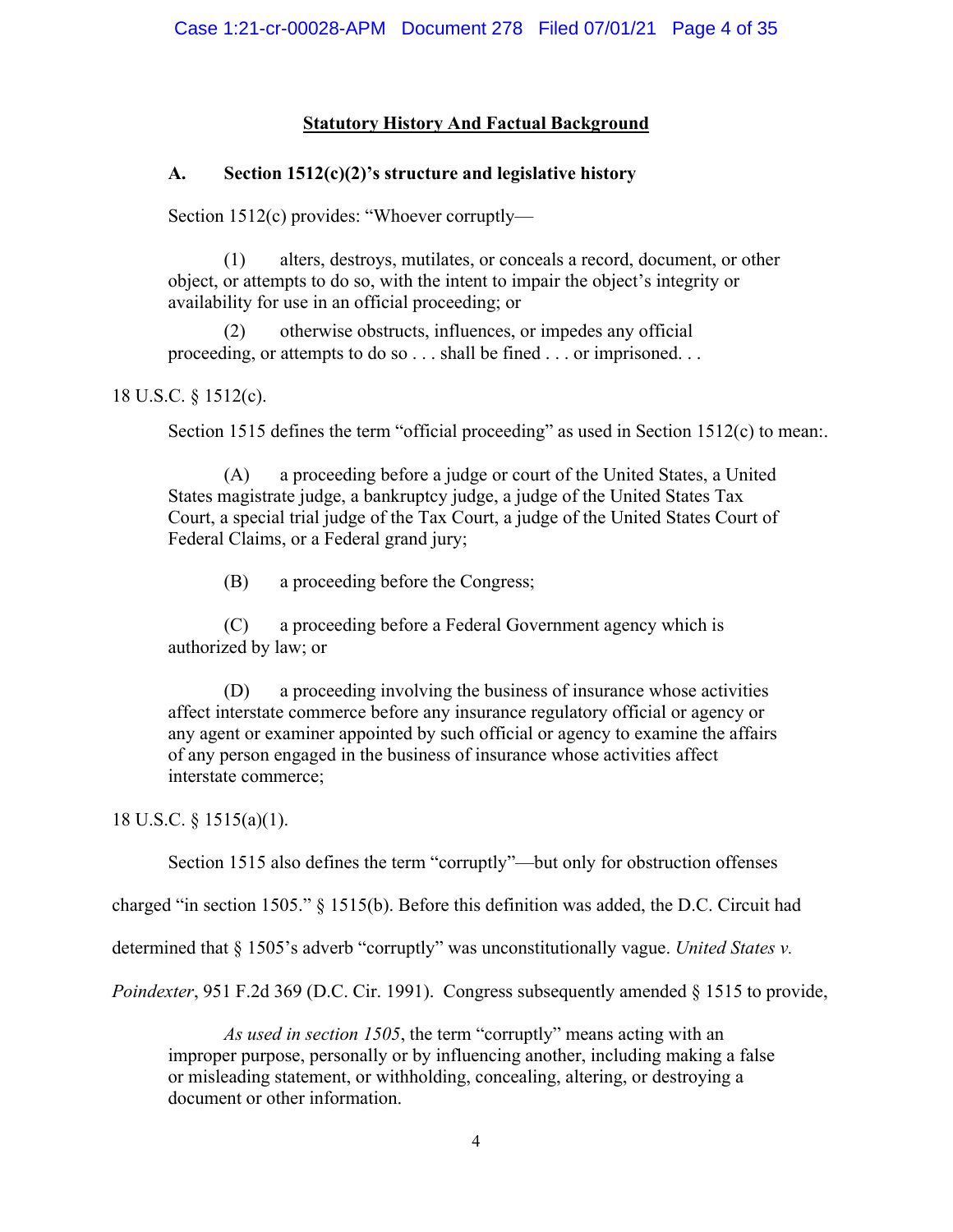18 U.S.C. § 1515(b) (emphasis added).

Section  $1512(c)(2)$  was enacted as part of the Sarbanes-Oxley Act of 2002 ("SOX"). SOX was "[a]n Act to protect investors by improving the accuracy and reliability of corporate disclosures made pursuant to securities laws, and for other purposes." Sarbanes-Oxley Act of 2002, Pub. L. No. 107-204, 116 Stat. 745. As the previous U.S. Attorney General described it, SOX "was prompted by Enron's massive accounting fraud and revelations that the company's outside auditor, Arthur Andersen, had systematically destroyed potentially incriminating documents." Mem. of William P. Barr, dated June 8, 2018 ("Barr Mem"), p. 5, available at: https://bit.ly/2RYVZ47. Upon a review of the statute's legislative history, the former Attorney General concluded that the plain purpose of  $\S1512(c)(2)$  was a "loophole closer meant to address the fact that the existing section 1512(b) covers document destruction only where a defendant has induced another person to do it and does not address document destruction carried out by a defendant directly." *Id.*

The legislative history supports the former Attorney General's interpretation of § 1512(c)(2)'s purpose. A Senate Judiciary Committee report described SOX's purpose as "provid[ing] for criminal prosecution and enhanced penalties of persons who defraud investors in publicly traded securities or alter or destroy evidence in certain Federal investigations." S. Rep. No. 107-146, at 2 (2002). The report states that the Corporate Fraud Accountability Act was designed to "clarify and close loopholes in the existing criminal laws relating to the destruction or fabrication of evidence and the preservation of financial and audit records." S. Rep. No. 107- 146, at 14-15. Section 1512(c) did not exist as part of the original proposal. S. 2010, 107th Cong. (2002). Rather, Senator Trent Lott introduced it as an amendment in July 2002. 148 Cong. Rec. S6542 (daily ed. July 10, 200). The Senator explained the purpose of adding  $\S$  1512(c):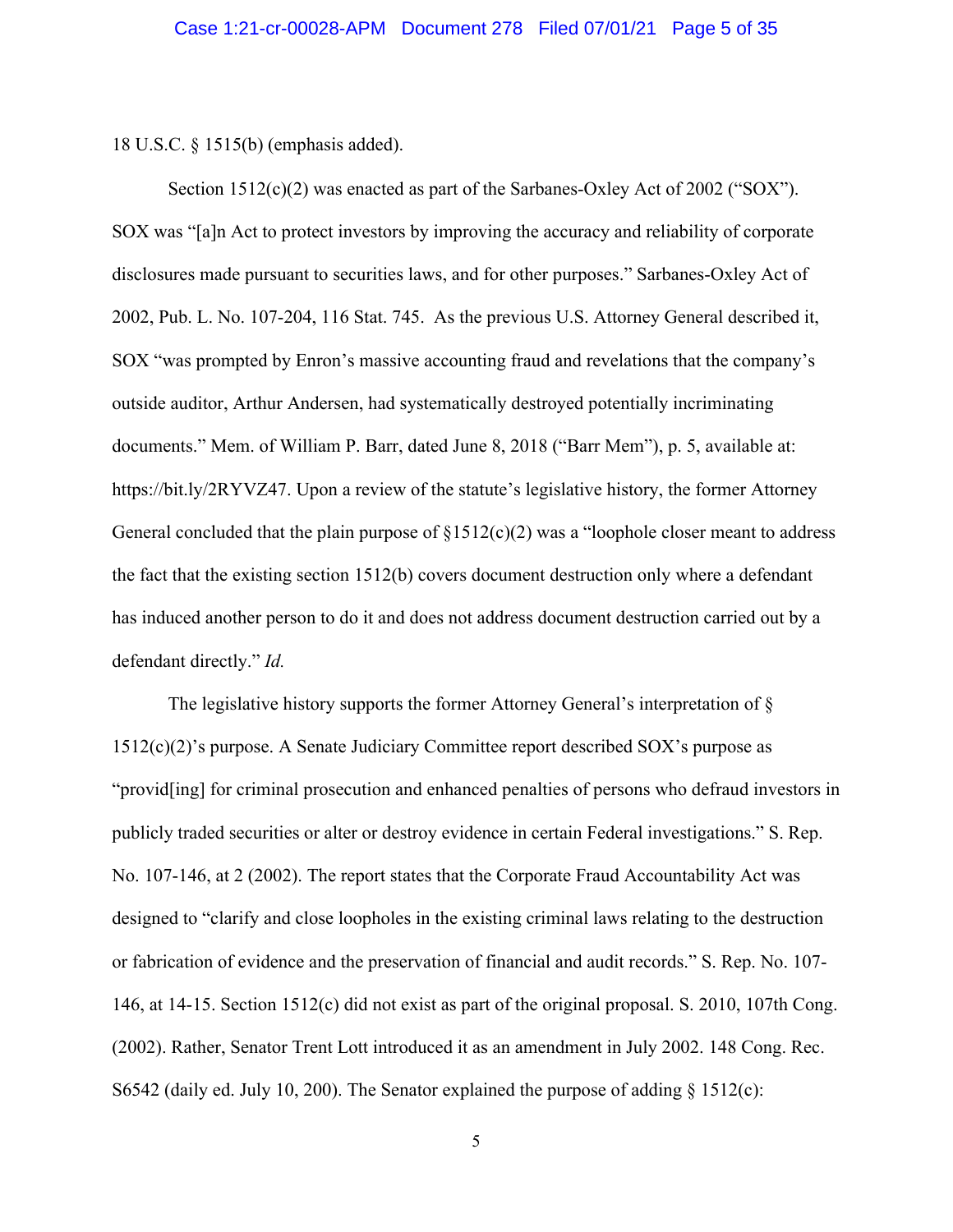[This section] would enact stronger laws against *document shredding*. Current law prohibits obstruction of justice by a defendant acting alone, but only if a proceeding is pending and a subpoena has been issued for the evidence that has been destroyed or altered . . . [T]his section would allow the government to charge obstruction against individuals who acted alone, even if the tampering took place prior to the issuance of a grand jury subpoena. I think this is something we need to make clear so we do not have a repeat of what we saw with the Enron matter earlier this year.

*Id.* at S6545 (emphasis added).

Senator Orin Hatch explained that  $\S 1512(c)$  would "close [] [the] loophole" created by the available obstruction statutes and hold criminally liable a person who, acting alone, destroys documents. *Id.* As the former attorney general summarized this history, "The legislative history thus confirms that  $\S 1512(c)$  was not intended as a sweeping provision supplanting wide swathes of obstruction law, but rather as a targeted gap-filler designed to strengthen prohibitions on the impairment of evidence." Barr Mem., p. 6.

Unlike  $\S 1512(c)$ , Section 1505 concerns obstruction of congressional proceedings "by threats or force." It provides criminal penalties for:

Whoever corruptly, or by threats or force, or by any threatening letter or communication influences, obstructs, or impedes or endeavors to influence, obstruct, or impede the due and proper administration of the law under which any pending proceeding is being had before any department or agency of the United States, or the due and proper exercise of *the power of inquiry* under which *any inquiry or investigation* is being had by either House, or any committee of either House or any joint committee of the Congress—

18 U.S.C. § 1505 (emphasis added).

The italicized portions of that section show that Congress limited the obstruction-of-Congress offense to a specific kind of congressional "proceeding": those pursuant to Congress's "power of inquiry," which are "inquir[ies] or investigation[s]." § 1505. The legislative history of § 1505 shows that it was designed to prevent obstruction of only those proceedings held pursuant to Congress's investigative power. *Poindexter*, 951 F.2d at 380-81. Section 241, the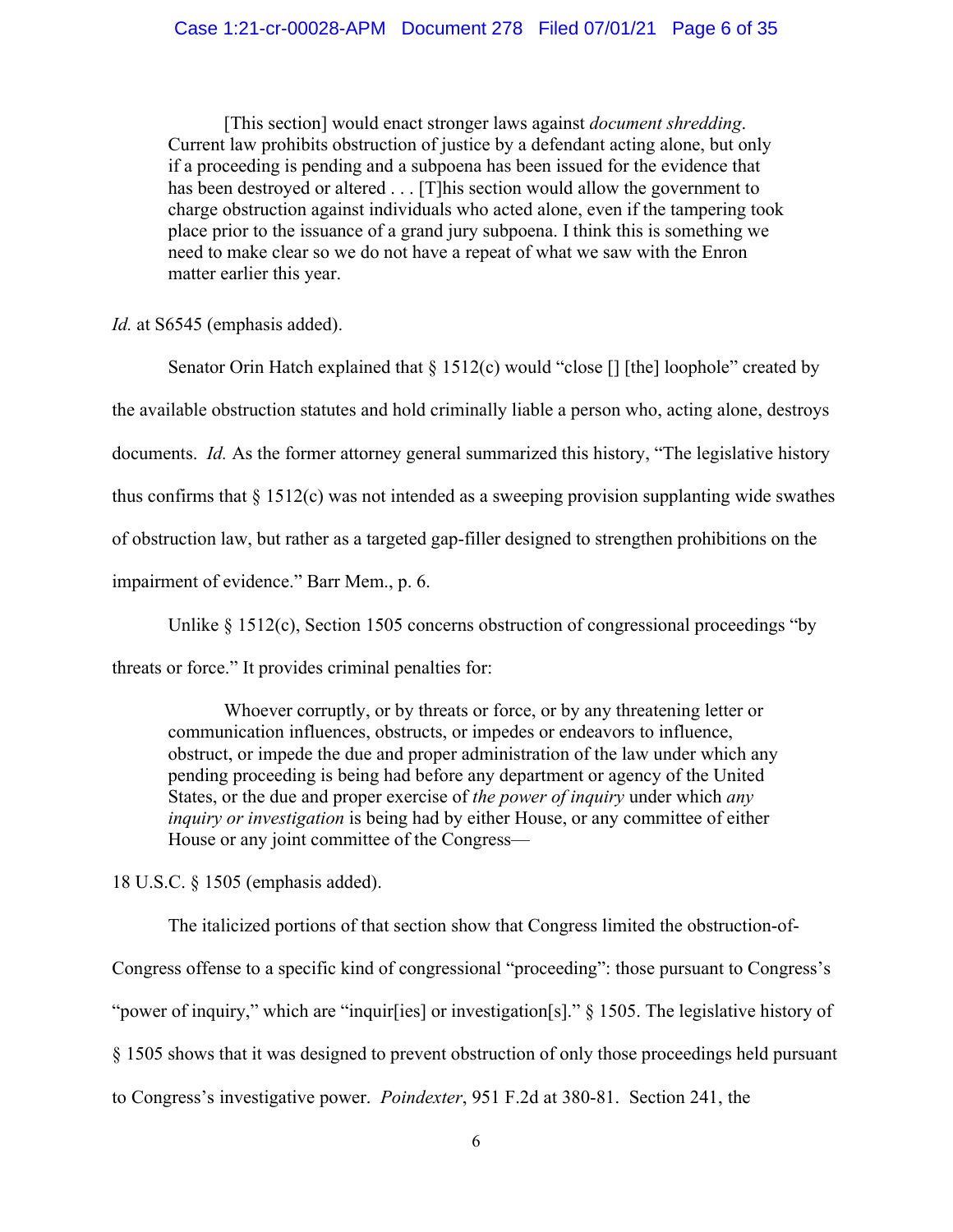### Case 1:21-cr-00028-APM Document 278 Filed 07/01/21 Page 7 of 35

predecessor of § 1505, was passed in 1940 to bar witness tampering before Congress.

As the D.C. Circuit summarized the legislative history: "The Senate and House Reports and the floor debates concerning [§ 1505's predecessor] . . . state that the 'proposed legislation simply extends the protection now provided by law for witnesses in Court proceedings to witnesses in proceedings before either House of Congress or committees of either House (or joint committees).'" 951 F.2d at 381 (quoting .R. Rep. No. 1143, 76th Cong., 1st Sess. 1 (1939); S. Rep. No. 1135, 76th Cong., 1st Sess. 1 (1939)).

## **B. Section 1752 and the U.S. Secret Service**

## **1.** *The legislative history of § 1752*

Congress enacted 18 U.S.C. § 1752 as part of the Omnibus Crime Control Act of 1970. Public Law 91-644, Title V, Sec. 18, 84 Stat. 1891-92 (Jan. 2, 1971). At the time, the USSS was part of the Treasury Department.

Later Congress would amend Section 1752, but like its current iteration, the 1970 statute provided that it was "unlawful for any person . . . (1) willfully and knowingly to enter or remain in . . .(ii) any posted, cordoned off, or otherwise restricted area of a building or grounds where the President is or will be temporarily visiting. . ." 84 Stat. 1891-92. The statute made clear which entity "prescribed regulations" governing the "posted, cordoned off, or otherwise restricted areas where the President is or will be temporarily visiting": the Treasury Department, of which the USSS was then part.  $\S 1752(d)(2)$ ; 84 Stat. 1892.

In 1969, Senators Roman Lee Hruska and James Eastland drafted S. 2896, which would later be codified at § 1752. The very purpose of the bill was to give the Secret Service the power to restrict areas for temporary visits by the President, a power which no other federal agency then possessed. S. Rep. No. 91-1252 (1970). The Senate Judiciary Committee report accompanying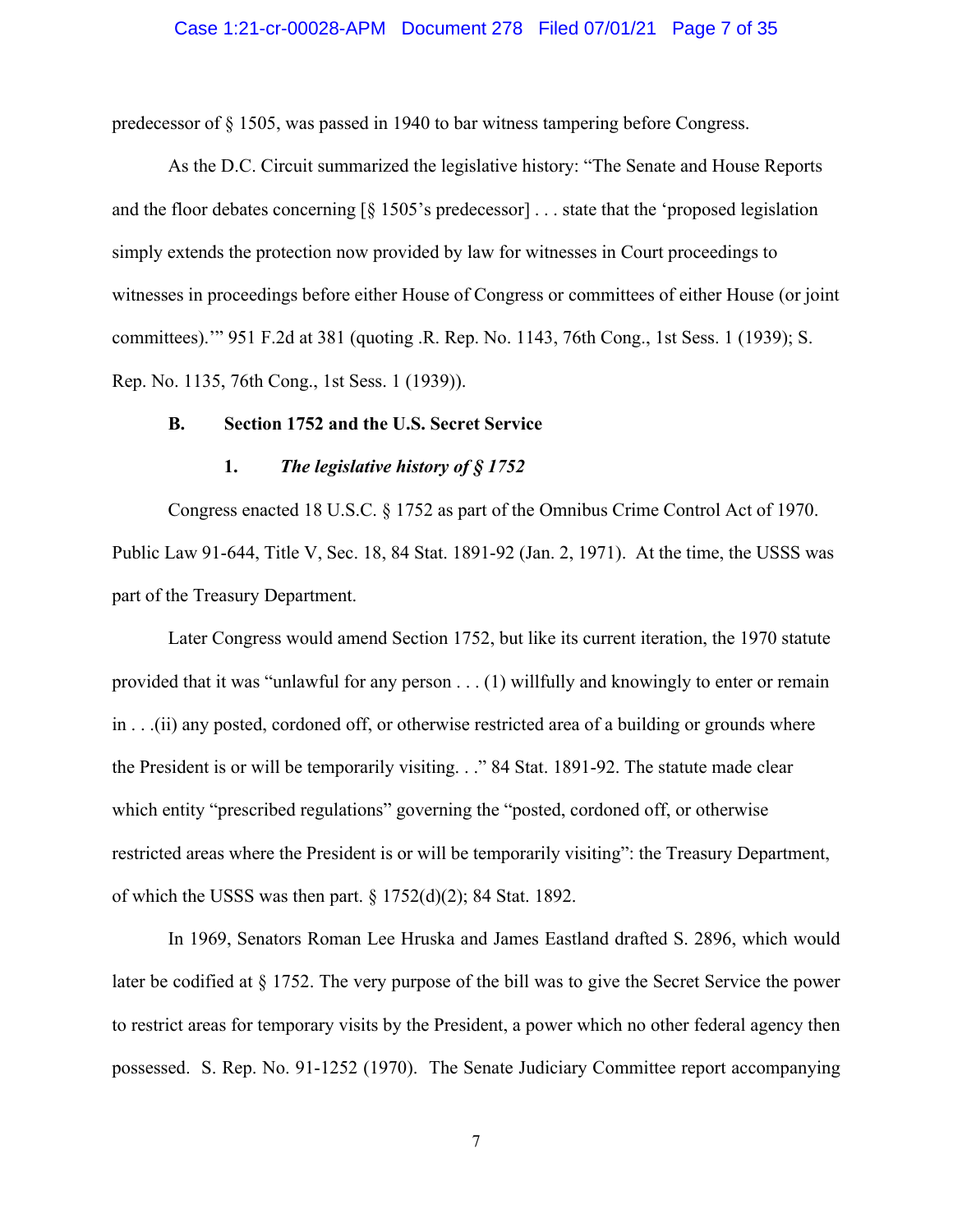## Case 1:21-cr-00028-APM Document 278 Filed 07/01/21 Page 8 of 35

S. 2896 made clear that in 1970, "[a]lthough the Secret Service [was] charged with protecting the person of the President . . . there [was], at the present time, no Federal statute which specifically authorize[d] *them to restrict entry to areas* where the President maintains temporary residences or offices." S. Rep. No. 91-1252, at 7 (emphasis added).

Similarly, during floor debate on the bill, senators explained that the key purpose of the

legislation that would become § 1752 was to vest the Secret Service in particular with the

authority to set restricted areas, cutting through the patchwork of existing State laws and local

ordinances and *freeing the Secret Service from reliance on other government agencies*.

Explaining the need for S. 2896, Senator McClellan stated:

Protecting the President . . . is a formidable task for the Secret Service, which is charged with safeguarding the personal life of the President. As difficult as this task is, however, it is rendered even more difficult because the Secret Service's present powers are somewhat limited. Title 18, section 3056 of the United States Code authorizes the Secret Service to protect the life of the President, but does little more. *Consequently, the Service must rely upon a patchwork of State laws and local ordinances and local officers to clear areas for security perimeters, to provide for free ingress and egress when the President is visiting, and to protect the President's private homes from trespassers*.

116 Cong. Rec. 35,651 (1970) (statement of Sen. McClellan) (emphasis added).

Similarly, Senator Hruska explained that S. 2896 was needed to empower the Secret

Service to set restricted areas:

It would be unconscionable not to recognize the obvious fact that the President's vulnerability is maximized when he is traveling or residing temporarily in another section of the country. It would be unconscionable not to recognize the obvious fact that *the Secret Service does not presently possess adequate Federal authority during these most vulnerable occasions.* This body cannot ignore the obvious responsibility and duty it has at this moment to *create the needed* protection and *authority*.

116 Cong. Rec. 35,653 (statement of Sen. Hruska) (emphasis added).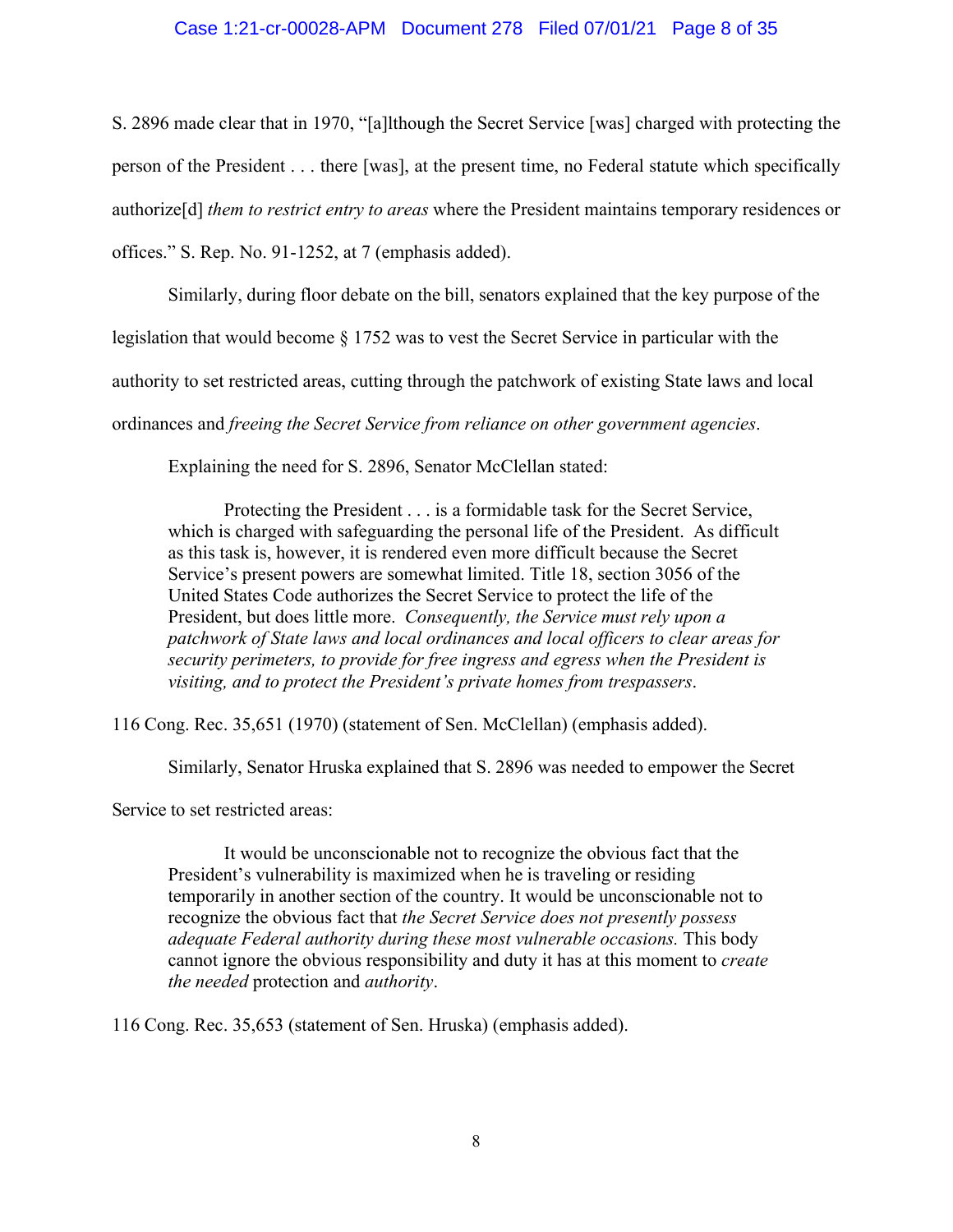## **2.** *The current § 1752*

In its current version, Section 1752 criminalizes "knowingly enter[ing] or remain[ing] in any restricted building or grounds without lawful authority to do so." 18 U.S.C.  $\S$  1752(a)(1).

In turn, "restricted building or grounds" is statutorily defined. In Section 1752,

(1) the term "restricted building or grounds" means any posted, cordoned off, or otherwise restricted area—

(A) of the White House or its grounds, or the Vice President's official residence or its grounds;

(B) of a building or grounds where the President or other person protected by the Secret Service is or will be temporarily visiting; or

(C) of a building or grounds so restricted in conjunction with an event designated as a special event of national significance;

## 18 U.S.C. § 1752(c)(1).

The first two subparts of Section 1752(c) concern individuals protected by the USSS. In subpart (A) those individuals are the President (at the White House) and the Vice President (at his or her official residence). In subpart (B), the individual protected by the Secret Service is the President or "other person protected by the Secret Service." Members of Congress are not protected by the Secret Service. 18 U.S.C. § 3056(a) (setting forth persons USSS is "authorized to protect"). Protection of Congressmen and Senators is the role of a separate federal agency, the United States Capitol Police. The U.S. Capitol Police do not provide for the protection of Secret Service protectees. *See* United States Capitol Police: Our Mission, available at:

https://www.uscp.gov/;  $\S 3056(a)$ .

The final Section 1752(c) subpart concerns "a building or grounds so restricted in conjunction with an event designated as a special event of national significance." "Designation" in this subpart refers to a specific federal agency process. Major federal government or public events that are considered to be nationally significant may be designated by the President — or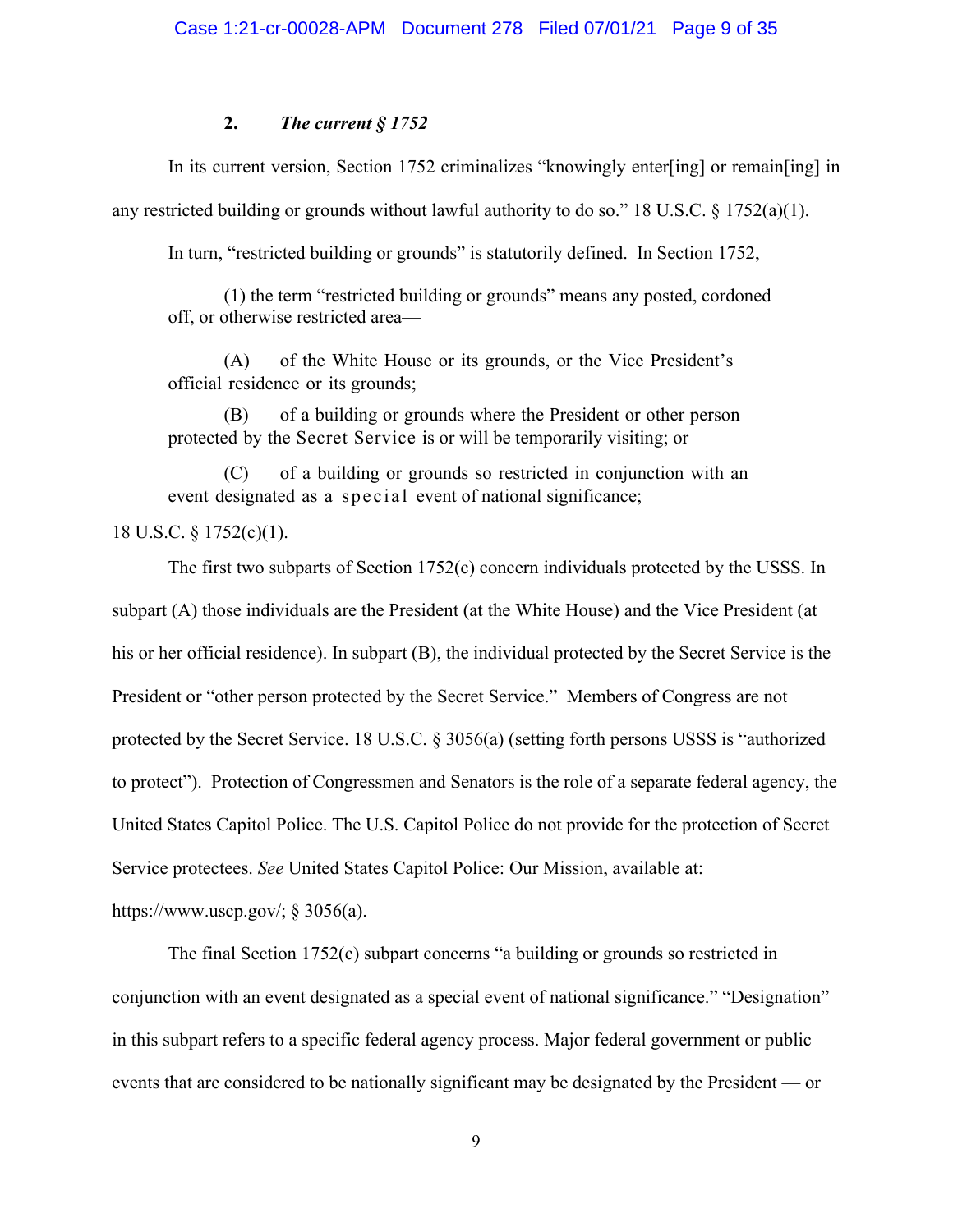### Case 1:21-cr-00028-APM Document 278 Filed 07/01/21 Page 10 of 35

his representative, the Secretary of the Department of Homeland Security ("DHS") — as National Special Security Events ("NSSE"). 18 U.S.C. § 3056(e)(1). Section 3056 designates the USSS as the lead federal agency responsible for coordinating, planning, exercising and implementing security for NSSEs. *Id.* (The joint session of Congress that met at the U.S. Capitol on January 6, 2021, to open, certify, and count the November 2020 presidential election votes was not designated an NSSE. National Special Security Events: Fact Sheet, Jan. 11, 2021, p. 1, Congressional Research Service, available at: https://fas.org/sgp/crs/homesec/R43522.pdf.) Accordingly, all three subparts of 18 U.S.C. § 1752(c)(1) concern decision-making authority or action by the Secret Service.

Section 3056 sets forth the "Powers, authorities, and duties of United States Secret Service." 18 U.S.C. § 3056. Subsection (d) criminalizes interfering with agents "engaged in the protective functions authorized by this section *or by section 1752 of this title*. . ." 18 U.S.C. § 3056(d) (emphasis added). Subsection (e) states, "When directed *by the President*, the United States Secret Service is authorized to participate, under *the direction of the Secretary of Homeland Security*, in the planning, coordination, and implementation of security operations at special events of national significance, *as determined by the President*." 18 U.S.C. § 3056(e)(1) (emphasis added). Finally, subsection (g) stresses the independence of the Secret Service's mission. "The United States Secret Service shall be maintained as a distinct entity within the Department of Homeland Security and shall not be merged with any other Department function. No personnel and operational elements of the United States Secret Service shall report to an individual other than the Director of the United States Secret Service, who shall report directly to the Secretary of Homeland Security without being required to report through any other official of the Department." 18 U.S.C. § 3056(g).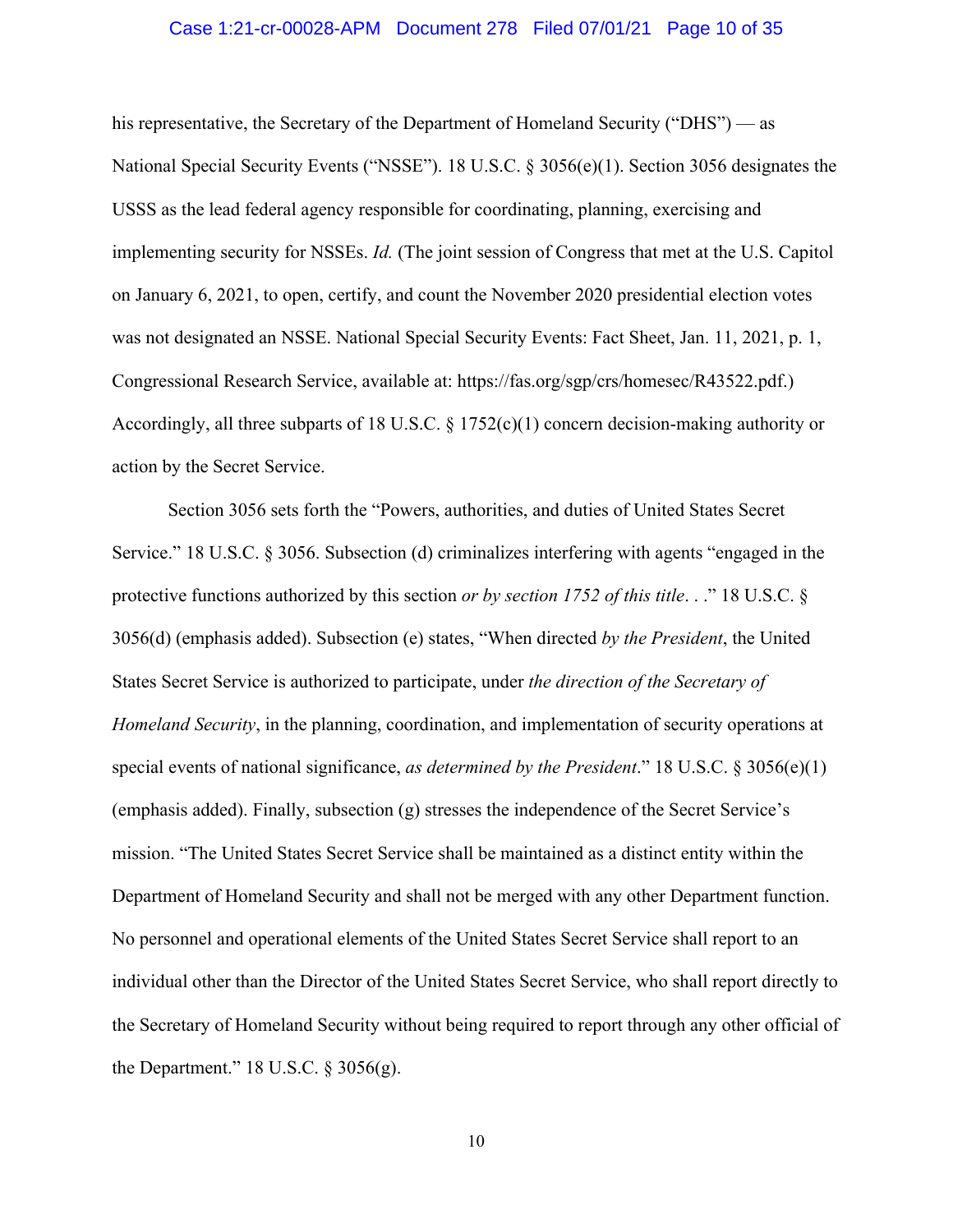#### **Argument**

## **I. Standard for a Rule 12(b) motion to dismiss a criminal information**

Rule 7 of the Federal Rules of Criminal Procedure provides that "the indictment or information must be a plain, concise, and definite written statement of the essential facts constituting the offense charged  $\ldots$ " Fed. R. Crim. P. 7(c)(1). This rule performs three constitutionally required functions: (1) fulfilling the Sixth Amendment right to be informed of the nature and cause of the accusation; (2) preventing a person from being subject to double jeopardy, as required by the Fifth Amendment; and (3) protecting against prosecution for crimes based on evidence not presented to the grand jury, as required by the Fifth Amendment. *See*, *e.g.*, *United States v. Walsh*, 194 F.3d 37, 44 (2d Cir. 1999).

Rule 12 provides that a defendant may move to dismiss the pleadings on the basis of a "defect in the indictment or information," including a "lack of specificity" and a "failure to state an offense." Fed. R. Crim. P.  $12(b)(3)(B)(iii)(v)$ . In the Supreme Court's last decision to address the standard, it held that an indictment must "fairly inform[] a defendant of the charge against which he must defend" and "must be accompanied with such a statement of the facts and circumstances as will inform the accused of the specific offense, coming under the general description, with which he is charged." *Hamling v. United States*, 418 U.S. 87, 117-18 (1974).

#### **II. The Section 1512(c) counts should be dismissed**

### **A. The indictment fails to state § 1512(c) offenses**

Counts One and Two, charging Harrelson with violating and conspiring to violate  $\S$  $1512(c)(2)$ , rest on the legal theory that he obstructed, impeded and interfered with the joint session of Congress on January 6, which the indictment characterizes as an "official proceeding" under that statute. Count Twelve charges tampering with documents to impair their integrity for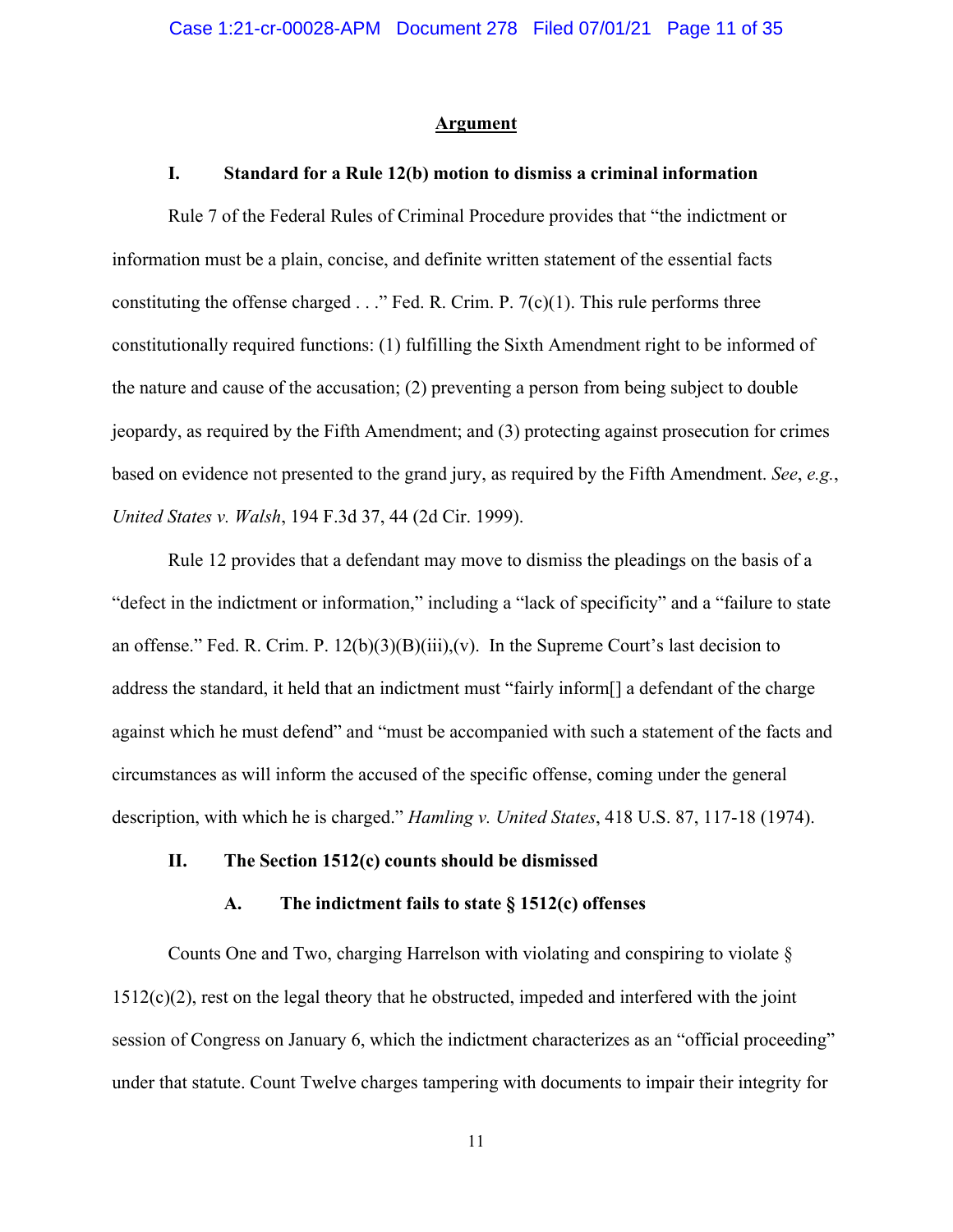## Case 1:21-cr-00028-APM Document 278 Filed 07/01/21 Page 12 of 35

use in an "official proceeding," in violation of  $\S$  1512(c)(1). ECF at 36-37. Because the joint session's Electoral College vote count did not exercise Congress's implied power of investigation in aid of legislation but instead "formalized the result of the 2020 U.S. Presidential election," ECF 196 at ¶ 3, the joint session did not constitute an "official proceeding" as that term has been construed in every reported  $\S1512(c)(2)$  case on the subject.

It is settled law that proceedings held pursuant to Congress's legislative power under the Constitution exhibit legal characteristics different from those held under its implied and auxiliary power of investigation. *See*, *e.g.*, *Trump v. Mazars United States*, 940 F.3d 710, 719-23 (D.C. Cir. 2019) (outlining history of Congress's power to investigate in aid of legislation). In its earliest decision to draw a formal distinction between the legislative and investigative powers, the Supreme Court held that the House of Representatives had exceeded its investigatory authority by opening an inquiry into the bankruptcy proceedings of a firm in which the United States had invested money. *Kilbourn v. Thompson*, 103 U.S. 168 (1881). The Court held that Congress's sole route to a remedy in the bankruptcy proceeding was "by a resort to a court of justice" *id.* at 183, because the House's investigation "could result in no valid legislation." *Id.* at 195. Later, in *McGrain v. Daugherty*, the Court found that Congress properly issued a subpoena for bank records relevant to the Senate's investigation into the Department of Justice because "the subject to be investigated was . . . [p]lainly [a] subject . . . on which legislation could be had." 273 U.S. 136, 176 (1927).

Cases involving defendants' attempts to interfere with Congress's auxiliary investigative power have always included actions that prevent, or are designed to prevent, Congress from hearing evidence and making factual findings: refusals to answer congressional committees' requests, *United States v. Rumley*, 345 U.S. 41, 42 (1953); refusals to testify at congressional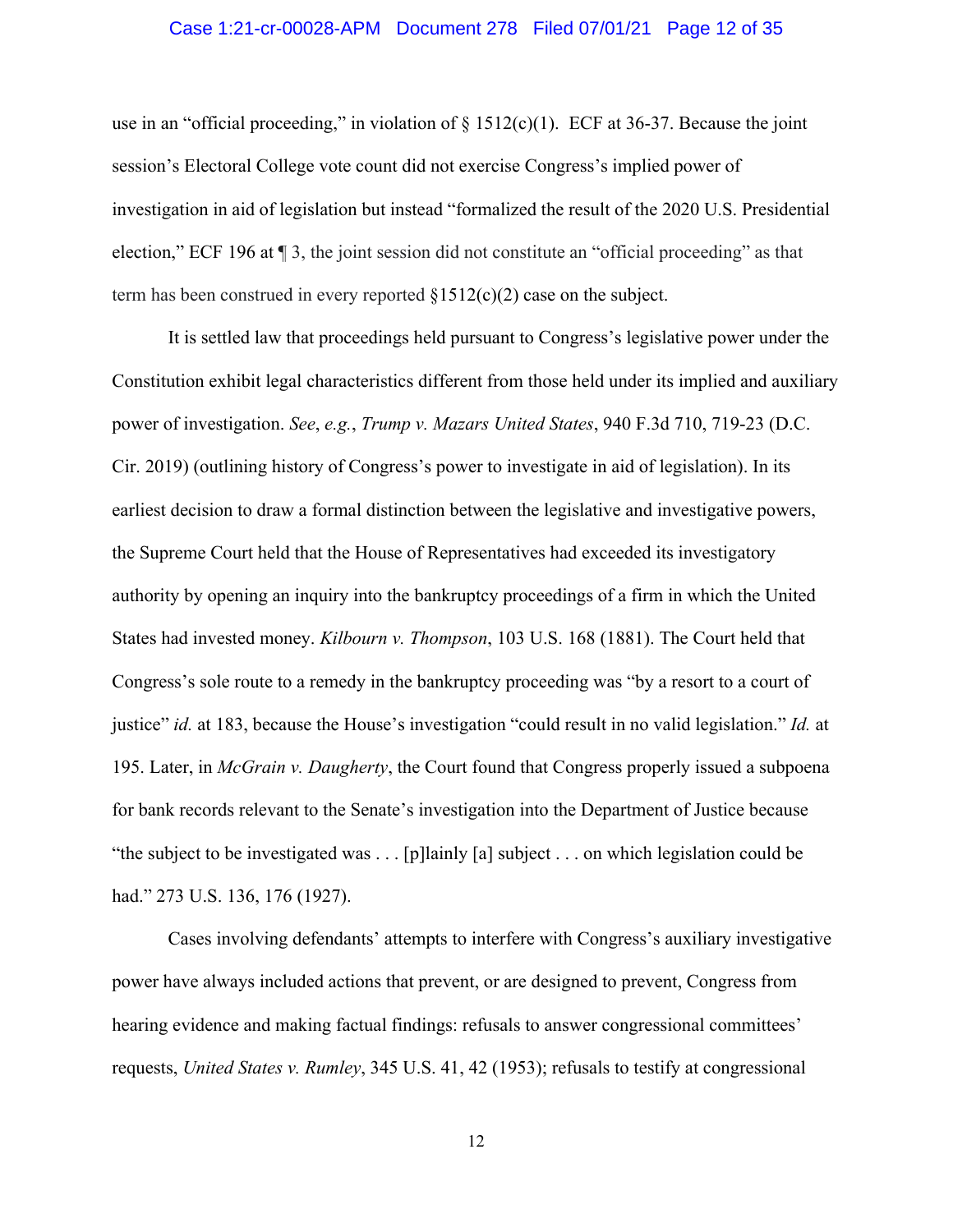### Case 1:21-cr-00028-APM Document 278 Filed 07/01/21 Page 13 of 35

hearings, *Barenblatt v. United States*, 360 U.S. 109 (1959); and obstructing proceedings by making false statements to a congressional inquiry, *United States v. Poindexter*, 951 F.2d 369 (D.C. Cir. 1991). All of these cases have indisputably involved alleged inference with Congress's exercise of its investigative power.

That Congress intended to limit congressional obstruction prosecutions to acts interfering with its investigative power is seen in the text and structure of Chapter 73 of title 18, concerning "Obstruction of Justice." As noted above, although the Indictment charges Harrelson with a violation of  $\S 1512(c)(2)$ , it is  $\S 1505$  that criminalizes obstruction of congressional proceedings "by threats or force." 18 U.S.C. § 1505. The government did not use that more appropriate statute here for a simple reason. Section 1505 *explicitly* requires that the obstructed proceeding be an "inquiry or investigation . . . being had by either House, or any committee of either House or any joint committee of the Congress." § 1505.

Attempts by the government to charge defendants with violations of  $\S 1512(c)$  outside the context of a judicial or quasi-judicial proceeding have uniformly failed. In *United States v. Ermoian*, 752 F.3d 1165 (9th Cir. 2013), for example, the government argued that an FBI investigation qualified as an "official proceeding" under  $\S$  1515. The Ninth Circuit rejected that argument. *See id.* at 752 F.3d at 1169-70.

The court of appeals determined that the specifically legal definition of "proceeding" associated with formal appearances before a tribunal — was the right one for several reasons.

First, "the descriptor 'official' indicates a sense of formality normally associated with legal proceedings." *Id.* at 1170. Second, the word "proceeding" in § 1515(a)(1) is "surrounded with other words that contemplate a legal usage of the term, including 'judge or court,' 'federal grand jury' 'Congress,' and 'federal government agency.'" *Id*. Third, legal dictionaries define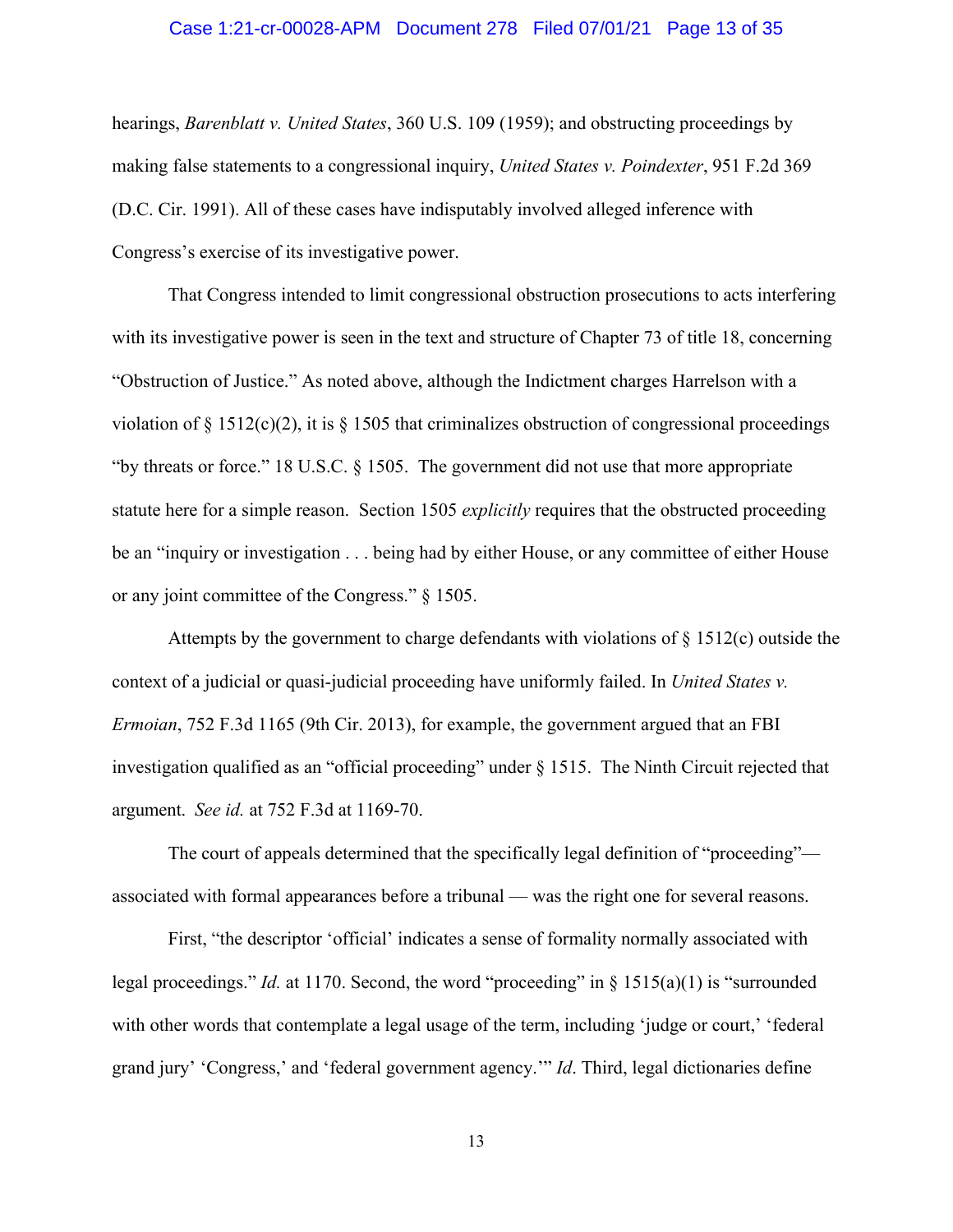## Case 1:21-cr-00028-APM Document 278 Filed 07/01/21 Page 14 of 35

"proceeding" as "'a word much used to express the *business done in courts*.'" *Id.* (quoting Black's Law Dictionary 1241 (8th ed. 2004)) (emphasis original). Fourth, the "use of the preposition 'before' suggests an appearance in front of [a body] sitting as a tribunal." *Id.* at 1171. Fifth, "Section 1512 refers to 'prevent[ing] the attendance or testimony of any person in an official proceeding'; 'prevent[ing] the production of a record, document, or other object, in an official proceeding'; and 'be[ing] absent from an official proceeding to which that person has been summoned by legal process.' 18 U.S.C.  $\S$  1512(a)(1)(A)-(B), (a)(2)(B)(iv). The use of the terms 'attendance,' 'testimony,' 'production,' and 'summon[]' when describing an official proceeding strongly implies that some formal hearing before a tribunal is contemplated." *Id.* at 1172.

Every single one of those factors applies to the phrase "a proceeding before the Congress." 18 U.S.C.  $\S$  1515(a)(1)(B). As the Indictment itself alleges, there was no hearing before a tribunal on January 6, but rather a "formaliz<sup>[ation of]</sup> the result of the 2020 U.S. Presidential election." ECF 196 at  $\P$  3. The joint session on January 6 was not an exercise of Congress's investigatory power. 167 Cong. Rec. H79, 105-06, 108, 111 (2021); 167 Cong. Rec. S16, 25, 32 (2021).

For all of these reasons, Counts One, Two and Twelve fail to state that Harrelson committed offenses under  $\S 1512(c)$ . Therefore, they should be dismissed with prejudice.

## **B. If the government's interpretation of § 1512(c) is applied, it is unconstitutionally vague as to Kenneth Harrelson**

A criminal statute is unconstitutionally vague if it "fails to give ordinary people fair notice of the conduct it punishes, or [is] so standardless that it invites arbitrary enforcement." *United States v. Bronstein*, 849 F.3d 1101, 1106 (D.C. Cir. 2017) (quoting *Johnson v. United States*, 576 U.S. 591, 595 (2015)); *see also Nat'l Ass'n of Mfrs. v. Taylor*, 582 F.2d 1, 23 (D.C.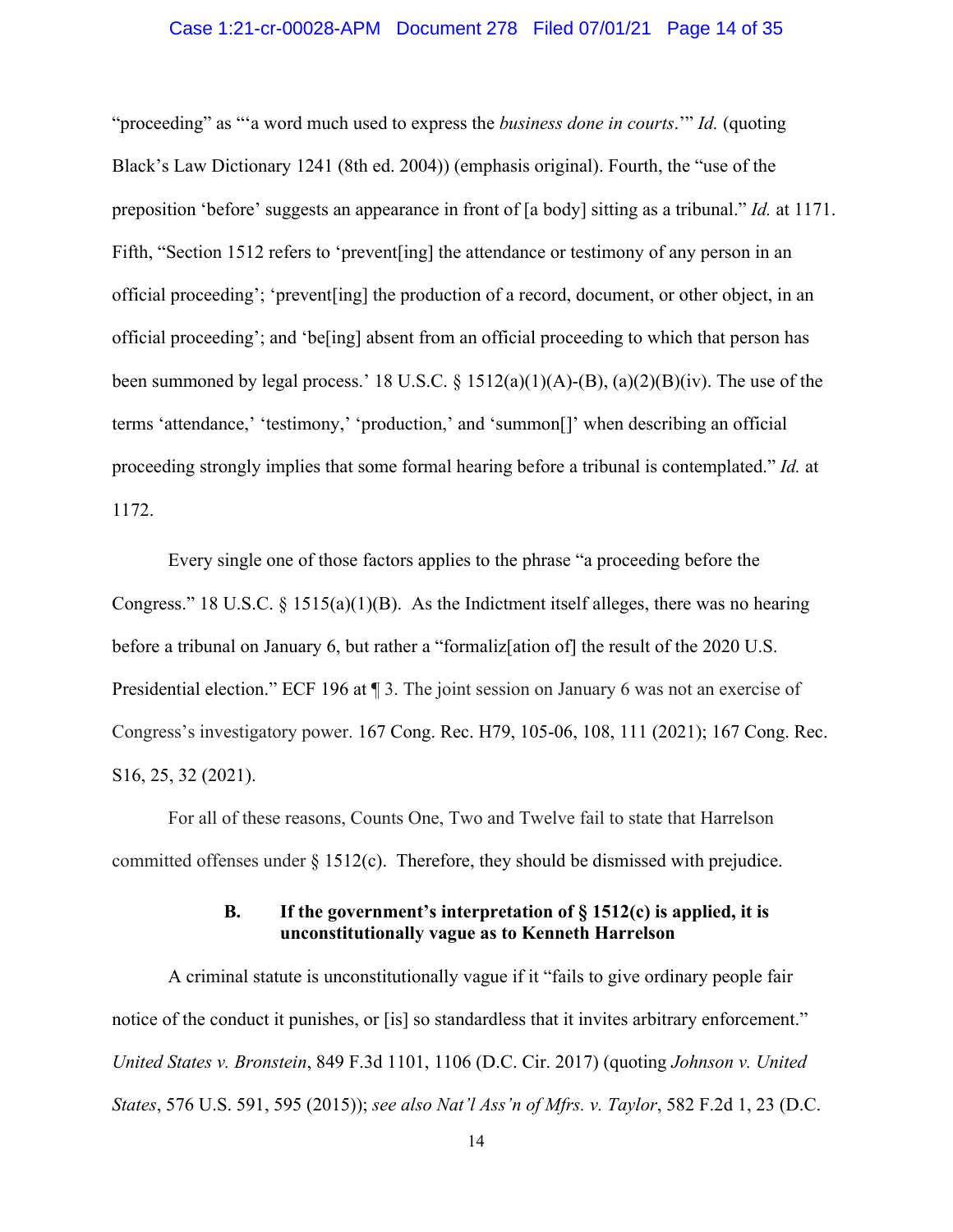## Case 1:21-cr-00028-APM Document 278 Filed 07/01/21 Page 15 of 35

Cir. 2009) (noting that criminal statute must "'provide adequate notice to a person of ordinary intelligence that his contemplated conduct is illegal'") (quoting *Buckley v. Valeo*, 424 U.S. 1, 77 (1976)). "[T]he touchstone is whether the statute, either standing alone or as construed, made it reasonably clear at the relevant time that the defendant's conduct was criminal." *United States v. Lanier*, 520 U.S. 259, 67 (1997). "The void-for-vagueness doctrine . . . guarantees that ordinary people have 'fair notice' of the conduct a statute proscribes. And the doctrine guards against arbitrary or discriminatory law enforcement by insisting that a statute provide standards to govern the actions of police officers, prosecutors, juries and judges." *Sessions v. Dimaya*, 138 S. Ct. 1204, 1212 (2018) (citing *Kolender v. Lawson*, 461 U.S. 352, 358 (1983)). In addition, if the law at issue "interferes with the right of free speech or of association, a more stringent vagueness test [] appl[ies]." *Hoffman Estates v. Flipside*, *Hoffman Estates*, 455 U.S. 489, 500 (1982) (citing *Papachristou v. City of Jacksonville*, 405 U.S. 156 (1972)).

Vagueness challenges are either facial or as-applied. "'[T]he distinction between facial and as-applied challenges . . . goes to the breadth of the remedy employed by the Court, not what must be pleaded by the complaint.'" *Edwards v. District of Columbia*, 755 F.3d 886, 1001 (D.C. Cir. 2014) (quoting *Citizens United v. FEC*, 558 U.S. 310, 331 (2010)).

If the government's novel interpretation of  $\S 1512(c)(2)$  is applied here, it is unconstitutionally vague for the following reasons.

## **1.** *§ 1512(c) does not provide fair notice that "official proceedings" includes proceedings unrelated to the administration of justice*

As indicated above,  $\S 1512(c)(2)$  has never been used to prosecute a defendant for the obstruction of an "official proceeding" unrelated to the administration of justice, i.e., a proceeding not charged with hearing evidence and making factual findings. Moreover, there is no notice, much less fair notice, in  $\S 1512(c)(2)$  or in any statute in Chapter 73 that a person may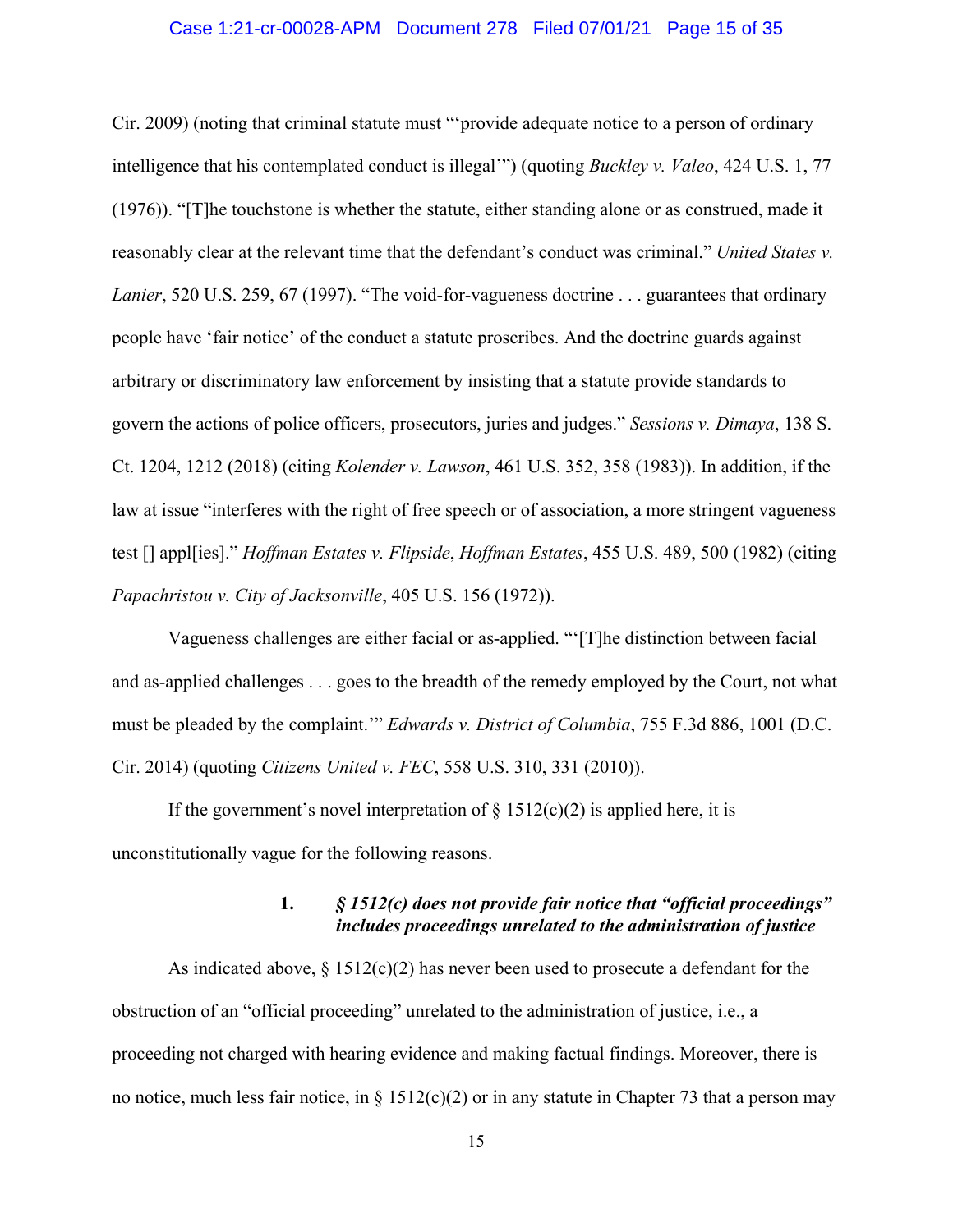## Case 1:21-cr-00028-APM Document 278 Filed 07/01/21 Page 16 of 35

be held criminally liable for interference with a proceeding that does not resemble a legal

tribunal. Accordingly, the government's interpretation of  $\S 1512(c)(2)$  here is void-for-

vagueness as applied to Harrelson.

In this case, the void-for-vagueness doctrine's function of guarding against arbitrary or

discriminatory law enforcement is worth elaborating. As Justice Gorsuch explained in a *Sessions* 

*v. Dimaya* concurrence,

Vague laws invite arbitrary power. Before the Revolution, the crime of treason in English law was so capaciously construed that the mere expression of disfavored opinions could invite transportation or death. The founders cited the crown's abuse of 'pretended' crimes . . .as one of their reasons for revolution. . . Today's vague laws may not be as invidious, but they can invite the exercise of arbitrary power all the same—by leaving the people in the dark about what the law demands and allowing prosecutors and courts to make it up.

138 S. Ct. at 1223-24.

Justice Gorsuch gave some early, original examples of statutes that failed to provide fair

notice and thus led to arbitrary enforcement:

Blackstone illustrated the point with a case involving a statute that made "stealing sheep, or other cattle" a felony. 1 Blackstone 88 (emphasis deleted). Because the term "cattle" embraced a good deal more then than it does now (including wild animals, no less), the court held the statute failed to provide adequate notice about what it did and did not cover—and so the court treated the term "cattle" as a nullity. *Ibid.* All of which, Blackstone added, had the salutary effect of inducing the legislature to reenter the field and make itself clear by passing a new law extending the statute to "bulls, cows, oxen," and more "by name." . . .

This tradition of courts refusing to apply vague statutes finds parallels in early American practice as well. In *The Enterprise*, 8 F. Cas. 732, F. Cas. No. 4499 (No. 4,499) (CC NY 1810), for example, Justice Livingston found that a statute setting the circumstances in which a ship may enter a port during an embargo was too vague to be applied, concluding that "the court had better pass" the statutory terms by "as unintelligible and useless" rather than "put on them, at great uncertainty, a very harsh signification, and one which the legislature may never have designed." *Id.,* at 735. In *United States* v. *Sharp*, 27 F. Cas. 1041, F. Cas. No. 16264 (No. 16,264) (CC Pa. 1815), Justice Washington confronted a statute which prohibited seamen from making a "revolt." *Id.*, at 1043. But he was unable to determine the meaning of this provision "by any authority . . . either in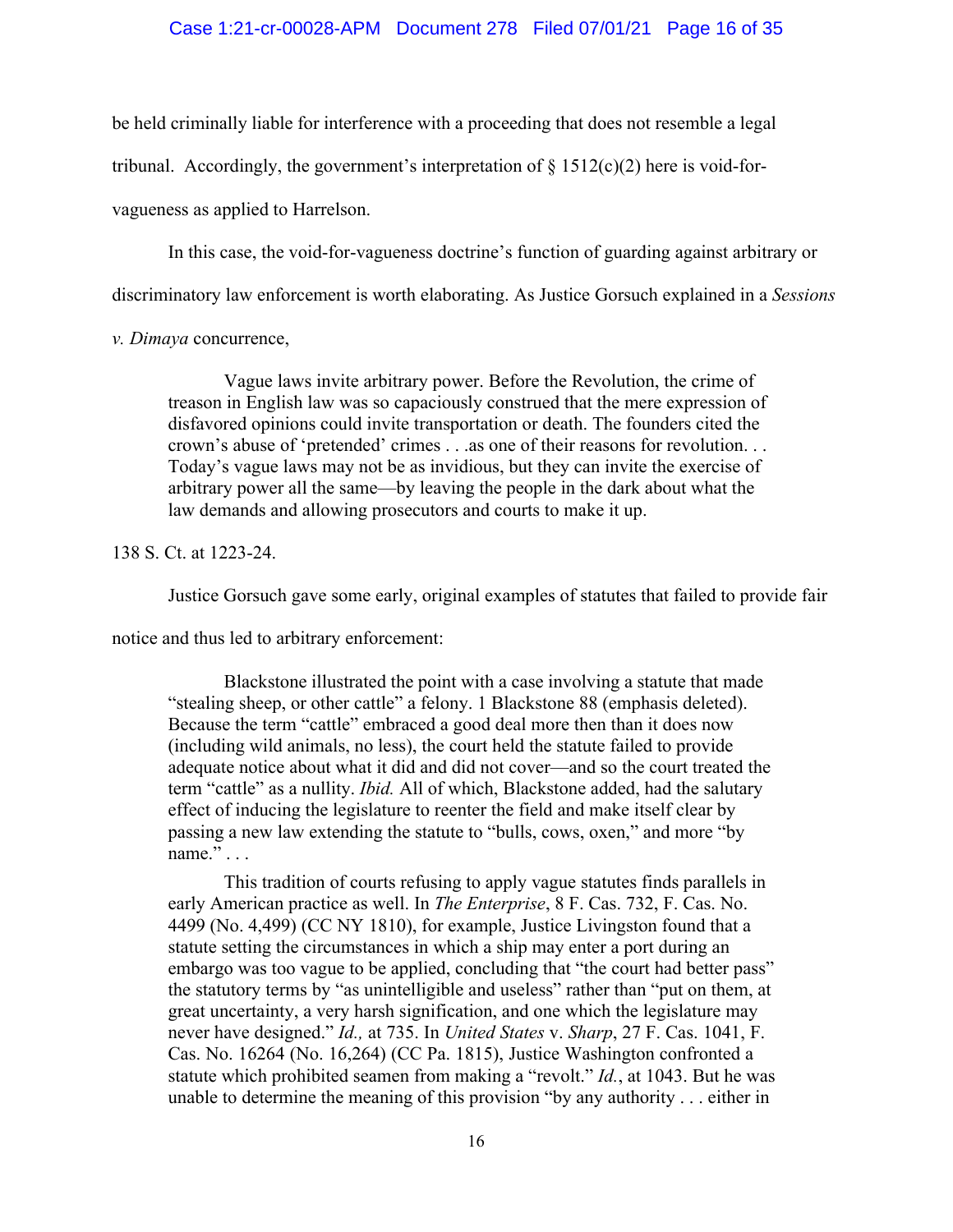the common, admiralty, or civil law." *Ibid*. As a result, he declined to "recommend to the jury, to find the prisoners guilty of making, or endeavouring to make a revolt, however strong the evidence may be." *Ibid.* 

Nor was the concern with vague laws confined to the most serious offenses like capital crimes. Courts refused to apply vague laws in criminal cases involving relatively modest penalties. *See*, *e.g., McJunkins* v. *State*, 10 Ind. 140, 145 (1858).

## 138 S. Ct. at 1226.

The concern about vagueness-enabled arbitrary enforcement is manifested here. It takes two forms, which might be called specific and general arbitrariness. At a general level, the government's enforcement of  $\S 1512(c)(2)$  against Harrelson is arbitrary because, prior to January 6, it had never prosecuted a violation of that statute by alleging obstruction of a congressional proceeding that was not held pursuant to Congress's investigatory power. Accordingly, the government's election to put a new interpretation on the statute for a select group of related cases raises questions about discriminatory law enforcement. Those questions are only underlined by the patently political nature of the circumstances of the offense, as well as the criminalization of Harrelson's First Amendment rights to political speech, assembly, and to petition the government for a redress of grievances. U.S. Const. amend I; *Hoffman Estates v. Flipside*, 455 U.S. 489, 500 (1982) (stricter scrutiny of vague statutes in the context of activities protected by the First Amendment).

Perhaps more serious is the specific arbitrariness here. The government has charged more than 500 people with federal crimes related to the January 6 protests. Many, if not most, of those defendants allegedly entered the Capitol Building. Yet many, if not most, of those people have not been charged under § 1512(c)(2), even though the government alleges all the defendants had the same object: to stop the Electoral College vote count. The explanation for why the government chose to prosecute Harrelson under  $\S 1512(c)(2)$ , and not so many others, is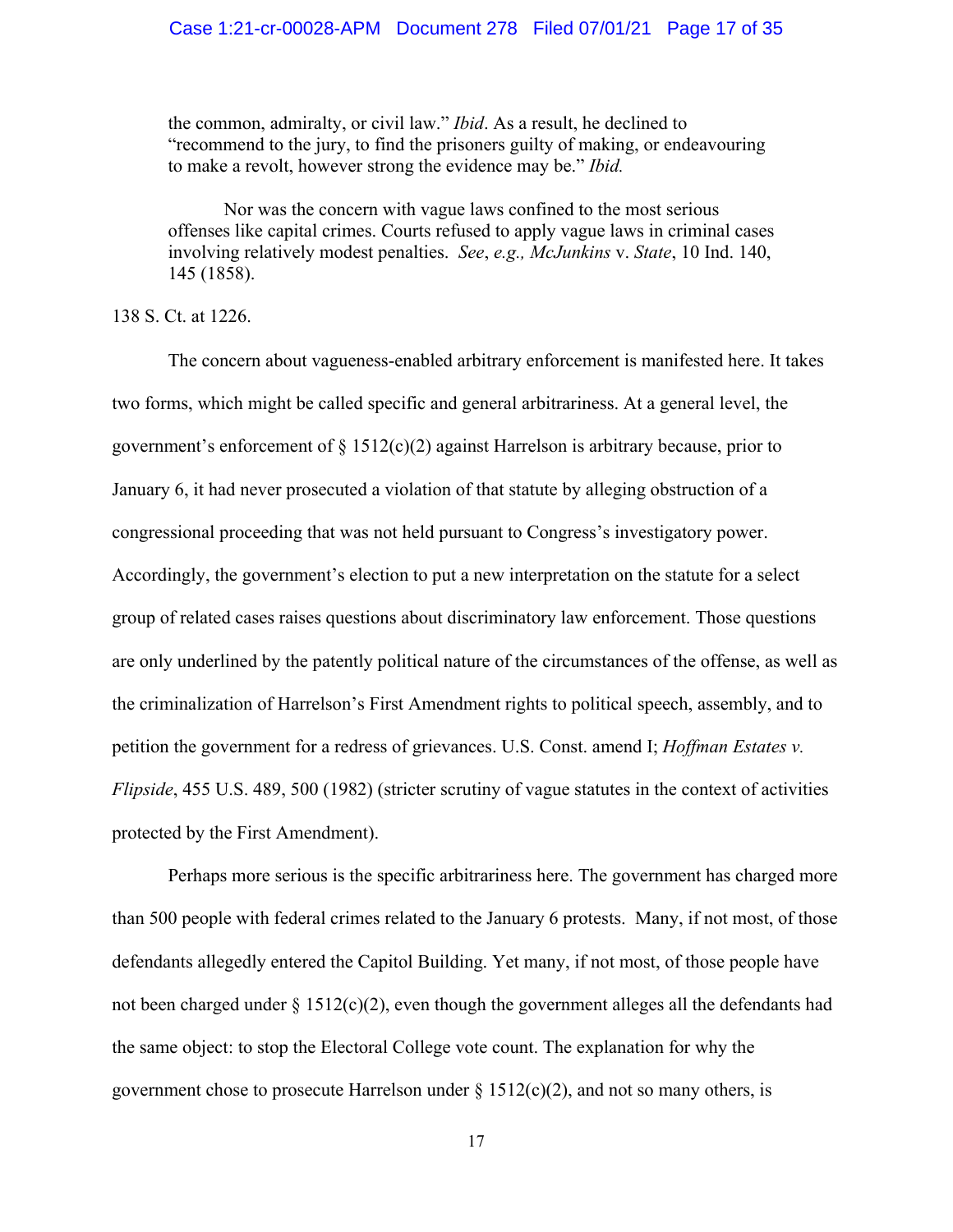### Case 1:21-cr-00028-APM Document 278 Filed 07/01/21 Page 18 of 35

apparent from the Indictment. The government targeted him for political reasons, because he is a member of the Oath Keepers. *See* ECF 196 at ¶11. Of course, Harrelson's alleged affiliation with a political group has nothing to do with  $\S 1512(c)(2)$ . But the government's reliance on his political associations shows the danger of arbitrariness inherent in the vague and elastic interpretation of  $\S 1512(c)(2)$  it offers for this specific set of defendants alone.

Insofar as they allege that Harrelson obstructed a type of "official proceeding" nowhere identified in §§ 1512(c)(2) and 1515, Counts One and Two must be dismissed under the Due Process Clause of the Fifth Amendment.

# **2.** *The government's interpretation of "corruptly" fails this Circuit's* **Poindexter** *test*

The Indictment contends that Kenneth Harrelson's alleged obstruction of Congress on January 6 was aimed at stopping or delaying the Electoral College vote count. The Indictment further alleges that a desire to protest in support of a political belief is "corrupt" under that statute. That construction is void-for-vagueness as  $\S 1512(c)(2)$  provides no notice of that interpretation, which would also invite arbitrary and discriminatory law enforcement.

In *United States v. Poindexter*, a former national security advisor was charged under § 1505 for obstructing a congressional investigation into the Iran/Contra Affair. 951 F.2d 369, 371 (D.C. Cir. 1991). In that case, the defendant's obstruction consisted of lying to or misleading Members of the House and Senate Intelligence Committees about U.S. shipments of missiles to Iran. *Id.* at 372. The relevant passage of  $\S$  1505 provided "Whoever corruptly influences, obstructs, or impedes or endeavors to influence, obstruct or impede the due and proper exercise of the power of inquiry under which any inquiry or investigation is being had by either House, or any committee of either House . . .shall be [punished]." The court held that Poindexter's lying to Congress, while a violation of § 1001, was not an obstruction offense under § 1505.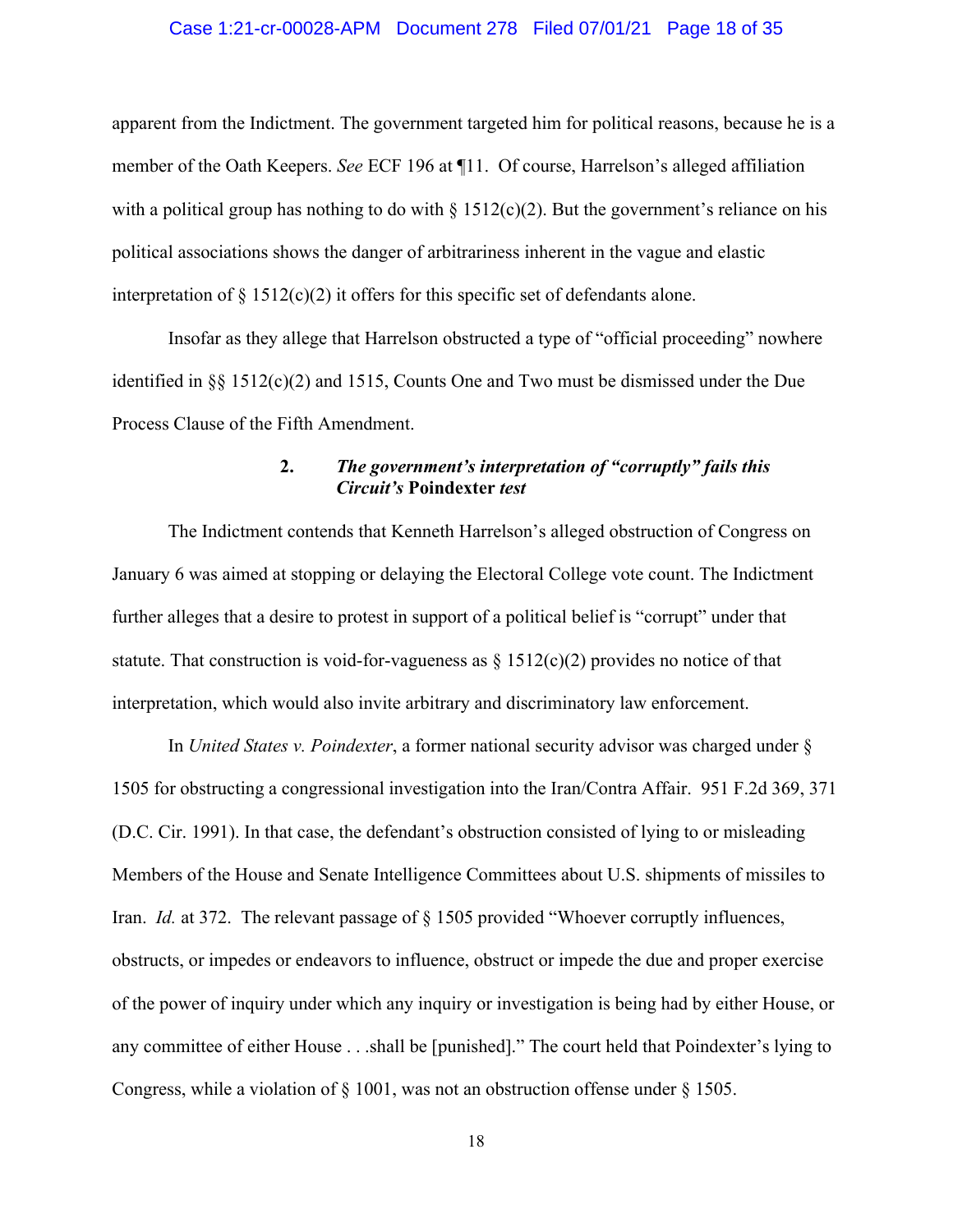## Case 1:21-cr-00028-APM Document 278 Filed 07/01/21 Page 19 of 35

The D.C. Circuit first determined that two forms of vagueness existed in the adverb "corruptly." First, the court observed that the verb "corrupt" "may be used transitively ('A corrupts B,' i.e., 'A causes B to act corruptly') or intransitively ('A corrupts,' i.e., 'A becomes corrupt, depraved, impure, etc.')." 951 F.2d at 379. It also found that § 1505's adverb "corruptly" could take on either a transitive or intransitive meaning. The court decided that § 1505 "favor[ed] the transitive reading." *Id.* Second, the court found that "corruptly" was also vague in the sense that "[r]eading 'corruptly' to prohibit one from influencing another to act 'immorally' or 'improperly' provides no more guidance than does reading it to prohibit one from acting 'immorally' or 'improperly' oneself." *Id.* 

Accordingly, to avoid unconstitutional vagueness, the court construed § 1505 "to include only 'corrupting' another person by influencing him to violate his legal duty." *Id.* The court further found that even that definition of "corruptly" may suffer from unconstitutional vagueness where the defendant's purpose is not "to obtain an improper advantage for himself or someone else. . ." *Id.* at 385. The court gave this example of activity the adverb "corruptly" may not cover without vagueness problems:

 [S]omeone who influences another to violate his legal duty [but] to cause the enactment of legislation that would afford no particular benefit to him or anyone connected to him. Or, as the Chief Judge instanced at the oral argument of this case, there "would be some purposes that would be corrupt and some that wouldn't be . . . Suppose the [defendant acted] to protect the historical reputation of some historical figure that has been dead for 20 years and he decides that he doesn't want to mar that person's reputation."

## *Poindexter*, 951 F.2d at 386.

As indicated above, following *Poindexter,* Congress amended § 1515 to clarify that "As used *in Section 1505*, the term 'corruptly' means acting with an improper purpose, personally or by influencing another, including making a false or misleading statement, or withholding,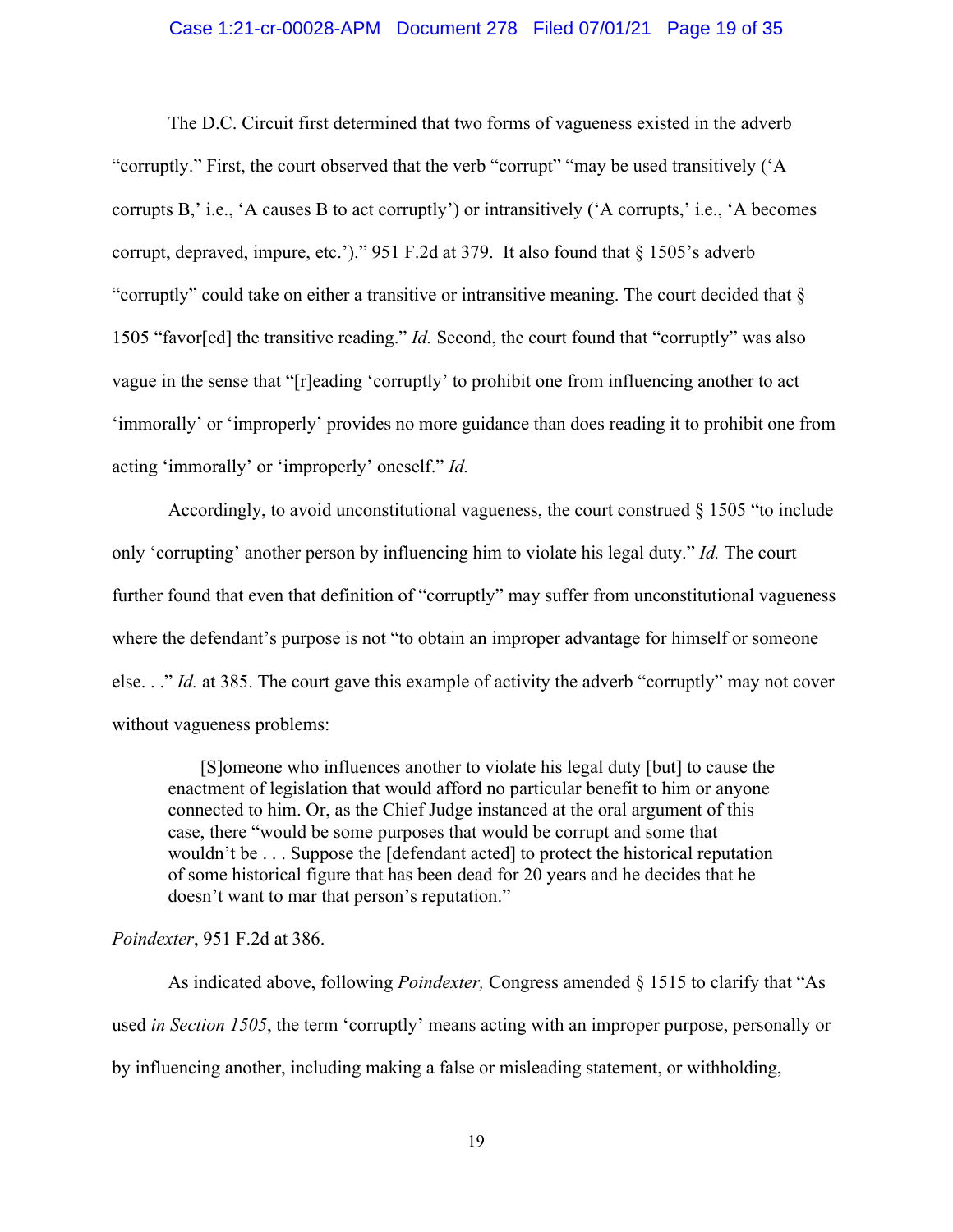## Case 1:21-cr-00028-APM Document 278 Filed 07/01/21 Page 20 of 35

concealing, altering or destroying a document or other information." § 1515(b) (emphasis added). However, Congress did not amend § 1515 to define "corruptly" as used in § 1512. In addition, the phrase "improper purpose" was held unconstitutionally vague in *Poindexter*. 951 F.2d at 379 ("Words like 'depraved,' 'evil,' 'immoral,' 'wicked,' and 'improper' are no more specific—indeed they may be less specific—than 'corrupt.'").

Here, the Indictment's construction of  $\S 1512(c)$ 's adverb "corruptly" fails this Circuit's *Poindexter* test. It does not allege that Harrelson obstructed the January 6 joint session "to obtain an improper advantage for himself or someone else. . ." *Poindexter*, 951 F.2d at 386.

Instead, it contends he allegedly obstructed the session in support of the sincerely held political belief that the 2020 presidential election was not fairly decided. Such an interpretation of  $\S$  1512(c) is unconstitutionally vague because it leaves to judges and prosecutors to decide which sincerely held political beliefs are to be criminalized on an ad hoc basis. *See Dimaya*, 138 S. Ct. at 1223-24. Accordingly, Counts One and Two should be dismissed as they rest on an unconstitutionally vague interpretation of "corruptly."

# **C. The rule of lenity dictates that any ambiguities in § 1512(c)(2) be resolved in Mr. Harrelson's favor**

Even if  $\S 1512(c)(2)$  is not unconstitutionally vague as applied to Harrelson, any ambiguities in the statute should be resolved in his favor under the rule of lenity. Under that principle, "where text, structure, and history fail to establish that the government's position is unambiguously correct," courts must "apply the rule of lenity and resolve the ambiguity in [the defendant's] favor." *United States v. Granderson*, 511 U.S. 39, 54 (1994). "When interpreting a criminal statute, we do not play the part of a mindreader." *United States v. Santos*, 553 U.S. 507, 515 (2008) (Scalia, J.). "In our seminal rule-of-lenity decision, Chief Justice Marshall rejected the impulse to speculate regarding a dubious congressional intent. 'Probability is not a guide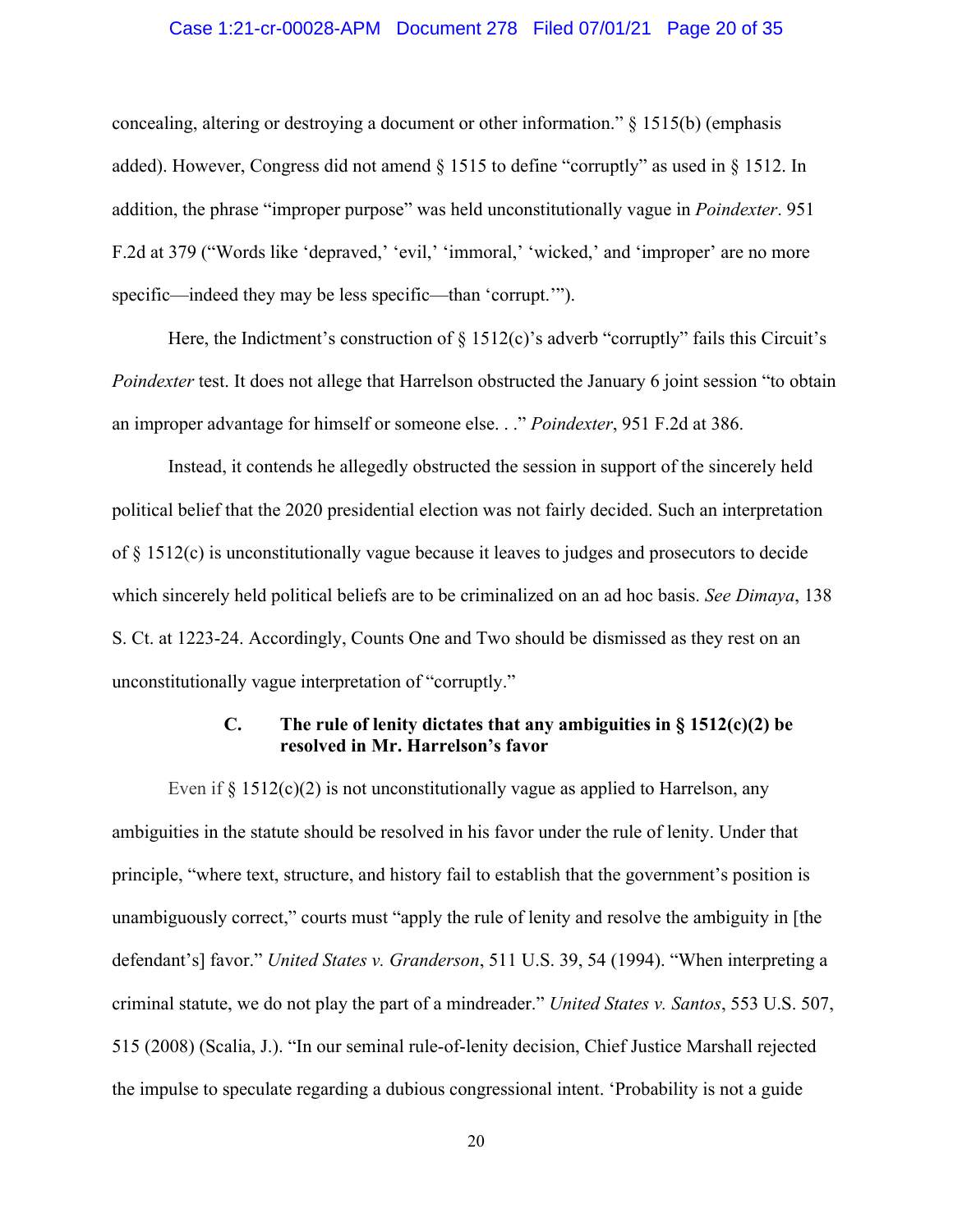## Case 1:21-cr-00028-APM Document 278 Filed 07/01/21 Page 21 of 35

which a court, in construing a penal statute, can safely take." *Id.* (quoting *United States v. Wiltberger*, 18 U.S. 76 (1820)).

Here, even if the Court decides that the government's interpretation of  $\S 1512(c)(2)$  is correct—i.e., that "official proceedings" of Congress include those which are not held pursuant to its investigatory power, that  $\S 1512(c)(2)$  applies outside the context of document destruction, and that "corruptly" includes a disinterested but mistaken purpose — it is not unambiguously so. That is shown by the lack of any case law supporting the government's interpretations, by the legislative history which tells against those interpretations, and by the text and structure not just of § 1512(c), but of all sections of Chapter 73.

Because the government's interpretations are not unambiguously correct, the Court is required to resolve any ambiguities in Harrelson's favor by dismissing Counts One and Two. *Granderson*, 511 U.S. at 54; *Santos*, 553 U.S. at 515.

# **D. The novel construction principle of the Due Process Clause requires rejection of the government's interpretation, which would operate as an** *ex post facto* **law**

Because no court has construed  $\S 1512(c)(2)$  as the government does in this case, to apply that novel construction against Harrelson in this case would violate the novel construction principle of the Due Process Clause of the Fifth Amendment.

The Supreme Court has held that the novel construction principle is similar to an *ex post facto* law which has been described as one "that makes an action done before the passing of the law, and which was innocent when done, criminal; and punishes such action." *Bouie v. City of Columbia*, 378 U.S. 347, 353 (1964). "[A]n unforeseen judicial enlargement of a criminal statute, applied retroactively, operates precisely as an *ex post facto* law, such as Art. I, § 10, of the Constitution forbids." *Id.* If a "legislature is barred by the *Ex Post Facto* Clause from passing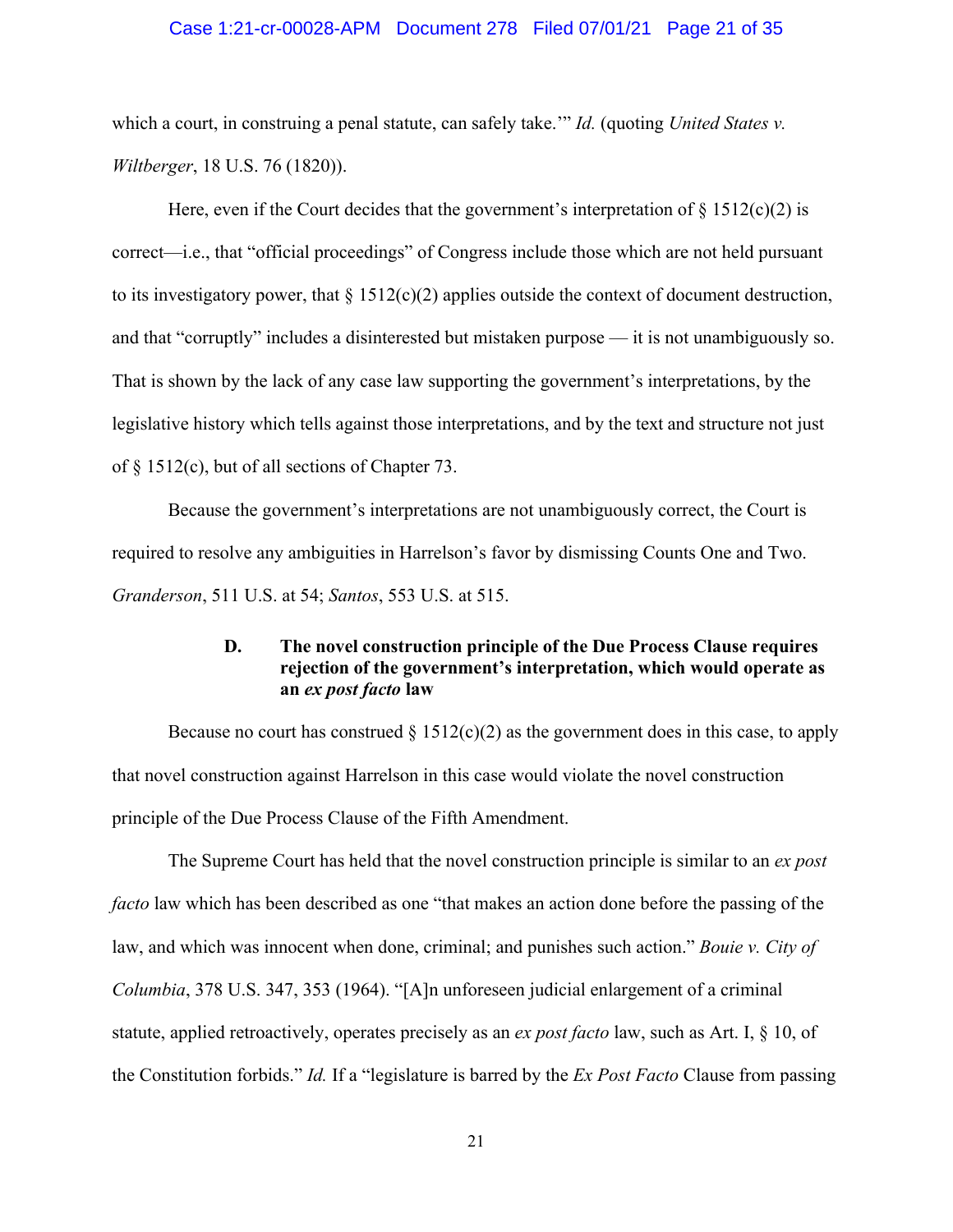## Case 1:21-cr-00028-APM Document 278 Filed 07/01/21 Page 22 of 35

such a law, it must follow that a [court] is barred by the Due Process Clause from achieving precisely the same result by judicial construction." *Id.* 

*Bouie* also concerned a trespass case that gave every indication of being politically motivated. The 1964 case involved a combination drugstore and restaurant in South Carolina. The restaurant would not serve Black Americans. Two Black college students took seats in the restaurant. After they entered, an employee hung up a "no trespass" sign. The store manager called the police, who asked the students to leave. When they refused, they were arrested and charged with trespass. The students were tried and convicted, with the State Supreme Court upholding the trespass convictions. The Supreme Court reversed, based on the novel construction principle of the Due Process Clause. It reasoned that the South Carolina Supreme Court's construction of the trespass statute was effectively an *ex post facto* law. By its terms, the state statute merely prohibited "*entry* upon the lands of another . . .after notice from the owner . . prohibiting such entry. . ." 378 U.S. at 355 (emphasis added). However, there "was nothing in the statute to indicate that it also prohibited the different act of remaining on the premises after being asked to leave. Petitioners did not violate the statute as it was written; they received no notice before entering either the drugstore or the restaurant department." *Id.* Finally, "the interpretation given the statute by the South Carolina Supreme Court . . . ha[d] not the slightest support in prior South Carolina decisions." *Id*. at 356.

So too here. Harrelson did not "violate the statute as it was written." *Bouie*, 378 U.S. at 355. Section 1512 prohibits obstruction of "official proceedings" which all courts have construed to mean proceedings before a tribunal that mimic a court of law. There is "nothing in the statute to indicate that it also prohibited the different act," *Bouie*, 378 U.S. at 355, of interfering with proceedings that do not hear evidence or find facts. "The interpretation given the statute by the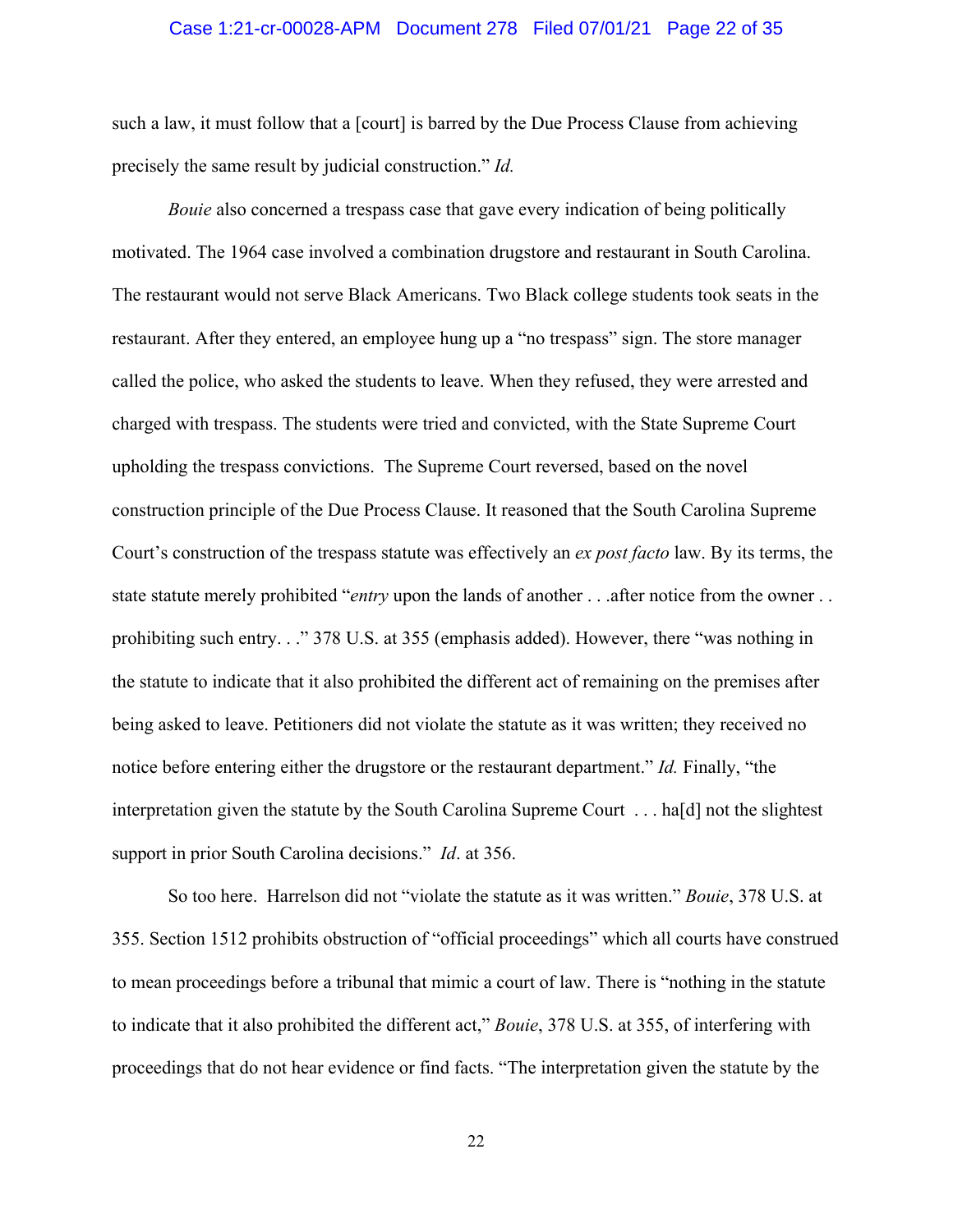[government] . . . has not the slightest support in prior [§ 1512] decisions." *Id.* 

Accordingly, the novel construction principle requires rejection of the government's interpretation, which would operate as an *ex post facto* law in violation of the Due Process Clause of the Fifth Amendment.

# **E. The Indictment's application of § 1512(c)(2) is invalid under the First Amendment, as applied to Harrelson**

As the Indictment itself acknowledges, Harrelson's activities on January 6 included political expression, assembly and petitioning of the government for a redress of grievances. U.S. Const. amend. I. Insofar as the  $\S 1512(c)(2)$  charges characterize protest per se as obstruction of congressional proceedings, they are unconstitutional applications of the statute as applied to Harrelson.

To prevail on an as-applied challenge under the First Amendment, Harrelson must merely show that  $\S 1512(c)(2)$  is being unconstitutionally applied as to the specific protected activity for which he is charged. *Edwards v. Dist. of Columbia*, 755 F.3d 996, 1001 (D.C. Cir. 2014). The first question is whether Harrelson's alleged conduct was "expressive." *Texas v. Johnson*, 491 U.S. 397, 404 (1989). "[T]o bring the First Amendment into play," Harrelson must merely show "[a]n intent to convey a particularized message was present" and "the likelihood . . . that the message would be understood by those who viewed it." *Id.* Next, the court assesses whether the challenged statute is related in any way to the suppression of free expression. If so, and if the law is content-neutral, the court must subject the statute to intermediate scrutiny. *Edwards*, 755F.3d at 1002. Under that standard, the statute is constitutionally applied only if (1) "it is within the constitutional power of the government"; (2) "it furthers an important or substantial governmental interest"; (3) "the governmental interest is unrelated to the suppression of free expression"; and (4) "the incidental restriction on alleged First Amendment freedoms is no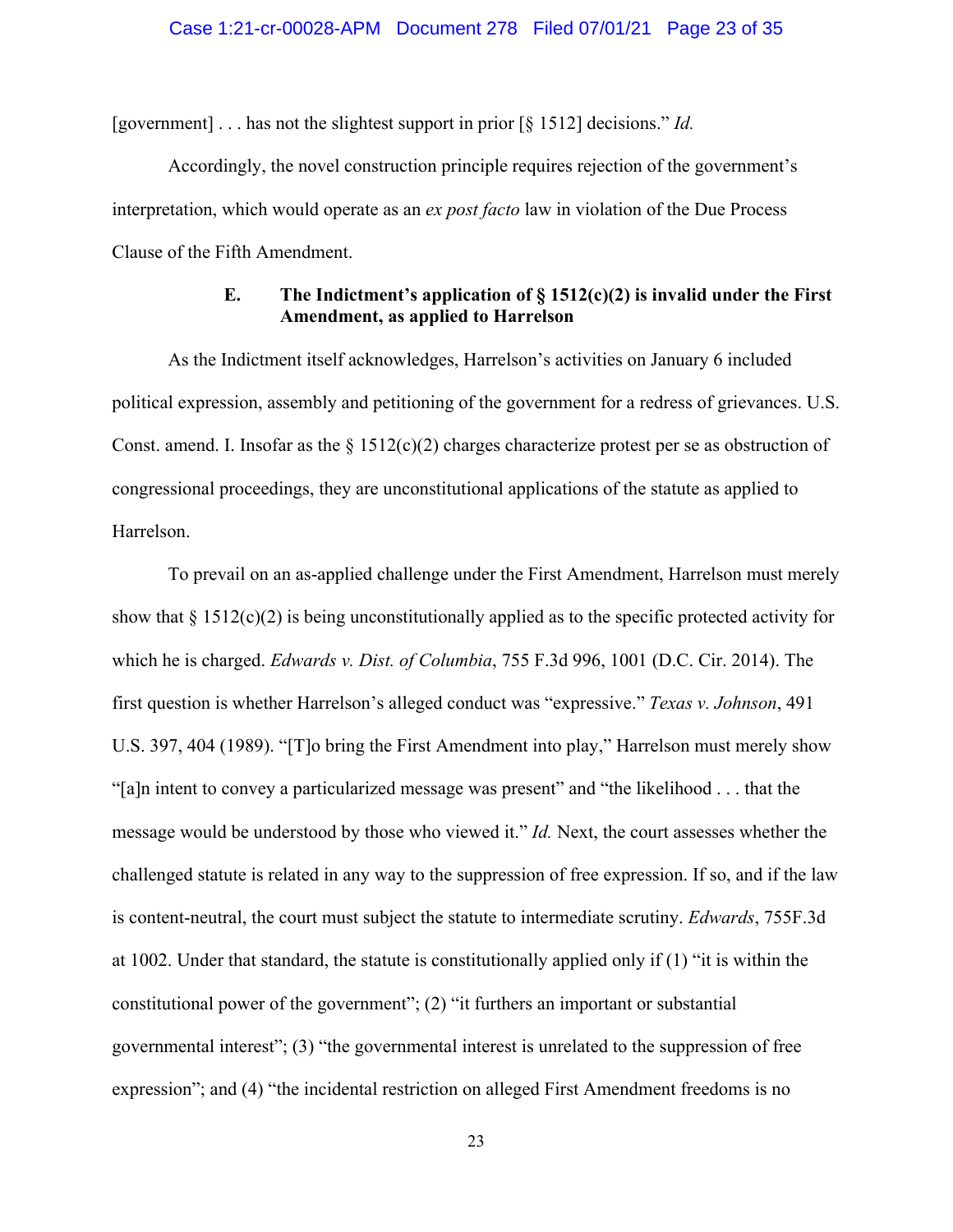## Case 1:21-cr-00028-APM Document 278 Filed 07/01/21 Page 24 of 35

greater than is essential to the furtherance of that interest." *United States v. O'Brien*, 391 U.S. 367, 377 (1968).

Here, there is no argument that the conduct charged under  $\S 1512(c)(2)$  was not protected expression. The entire thrust of the conspiracy charge and underlying  $\S 1512(c)(2)$  offense is that Harrelson and others protested at the Capitol concerning the results of the 2020 presential election. FSI, ¶¶ 27, 28. That is the very core of the First Amendment. *See*, *e.g.*, *Johnson*, 491 U.S. at 404 (flag burning expressive); *Tinker v. Des Moines Ind. Comm. School. Dist.*, 393 U.S. 503, 505 (1969) (students wearing black armbands to protest war is expressive); *Brown v. Louisiana*, 383 U.S. 131, 141-142 (1966) (sit-in to protest segregation expressive); *United States v. Grace*, 461 U.S. 171 (1983) (picketing is expressive). *See also Snyder v. Phelps*, 562 U.S. 443, 444 (2011) ("A statement's arguably inappropriate or controversial character . . . is irrelevant to the question [of] whether it deals with a matter of public concern.").

Similarly, there is no argument that  $\S 1512(c)(2)$ 's application here is unrelated to the suppression of expression, assembly and the petitioning of the government for a redress of grievances. Again, the thrust of the obstruction claim is that Harrelson and the other defendants intended to affect the actions of Congress: otherwise known as political demonstration and protest. Critically, the indictment's obstruction claim is not *limited* to any alleged intent to *enter*  the Capitol and to affect congressional action *by force or threats*. FSI, ¶ 27. After all, the government could have attempted to charge such an offense under § 1505, prohibiting obstruction of Congress's investigatory powers by force or threats. The FSI does not charge that offense and its obstruction theory encompasses the very act of protesting to affect congressional action itself. Accordingly,  $\S 1512(c)(2)$  is here "related to the suppression of free expression." *See*, *e.g.*, *United States v. Caputo*, 201 F. Supp. 3d 65, 71 (D.D.C. 2016) (restricted area statute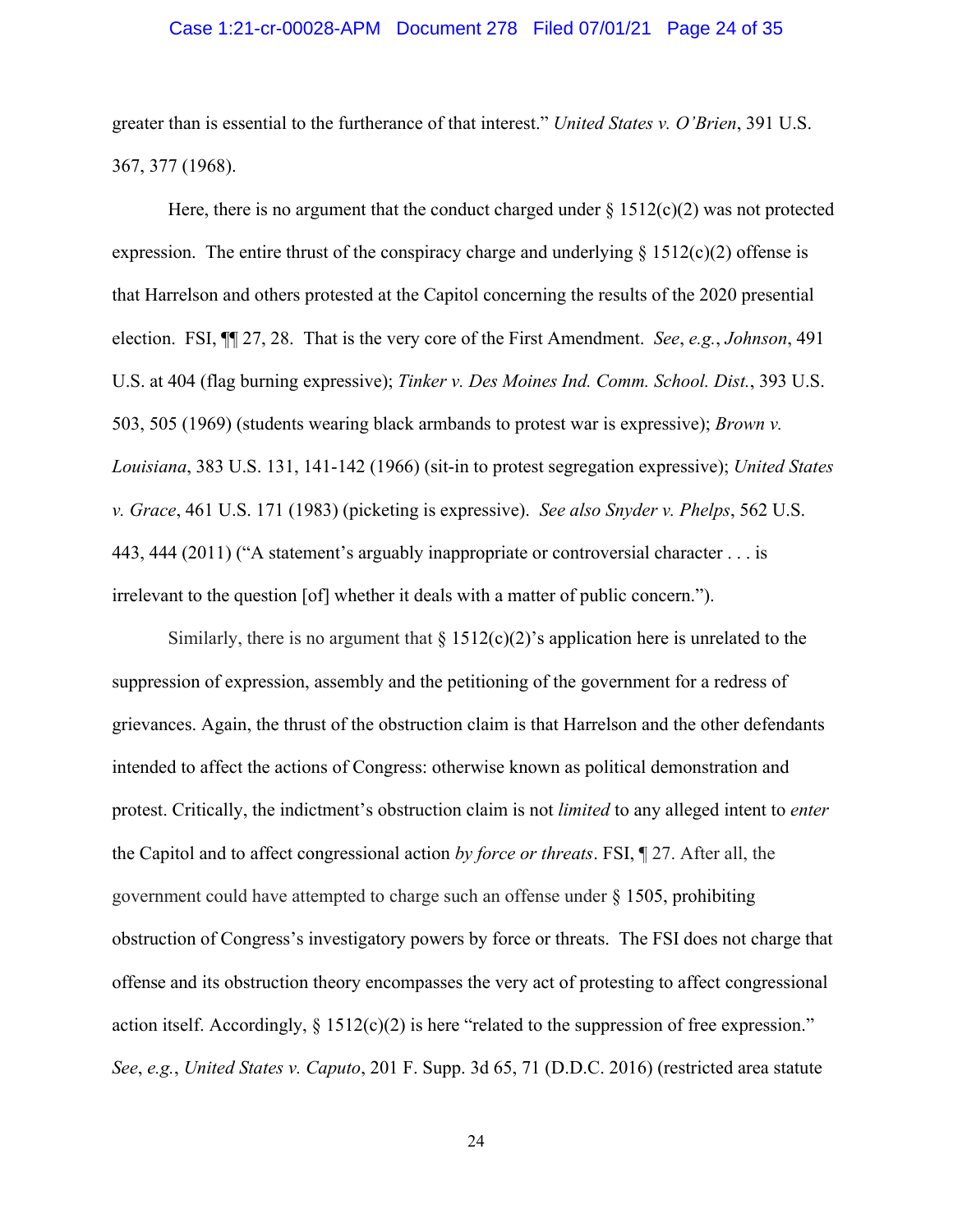## Case 1:21-cr-00028-APM Document 278 Filed 07/01/21 Page 25 of 35

"related to the suppression of free expression" where charged defendant jumped White House fence to protest executive action).

Accordingly, under an intermediate scrutiny test, the Court applies the *O'Brien* factors to determine the constitutionality of  $\S 1512(c)(2)$ 's application here. The following two factors show that the statute's application here is patently unconstitutional: (1) the government's interest *is* related to the suppression of free expression; and (2) the incidental restriction on First Amendment freedoms *is* greater than is essential to the furtherance of that interest. *O'Brien*, 391 U.S. at 377. As explained, that the  $\S 1512(c)(2)$  theory in this case is not limited to an attempt to influence Congress by threats or force can only mean that it covers acts that influence Congress through protest and demonstration. Moreover, nothing in the indictment cabins Harrelson's "obstruction" to the act of entry into the Capitol Building. If his "obstruction" encompasses protest outside the Capitol Building, the government is criminalizing not just his expression, but the expression of every group that politically demonstrates outside that building with a view to affecting, or "obstructing," legislation. Second, that restriction is far greater than is "essential" to the furtherance of the government's legitimate interest in preventing obstruction of official proceedings of Congress. For the government could adequately protect that interest merely by preventing obstruction of Congress "by threats or force"—*i.e.*, using the proper statute for the crime it is failing to allege, 18 U.S.C. § 1505—or at the very least by preventing obstruction of Congress through unlawful entry into the building. *City of Houston v. Hill*, 482 U.S. 451, 459 (1987) ("[W]e have repeatedly invalidated laws that provide the police with unfettered discretion to arrest individuals for words or conduct that annoy or offend them."). Accordingly, the § 1512(c)(2) charges against Harrelson unconstitutionally infringe on his First Amendment rights and should be dismissed.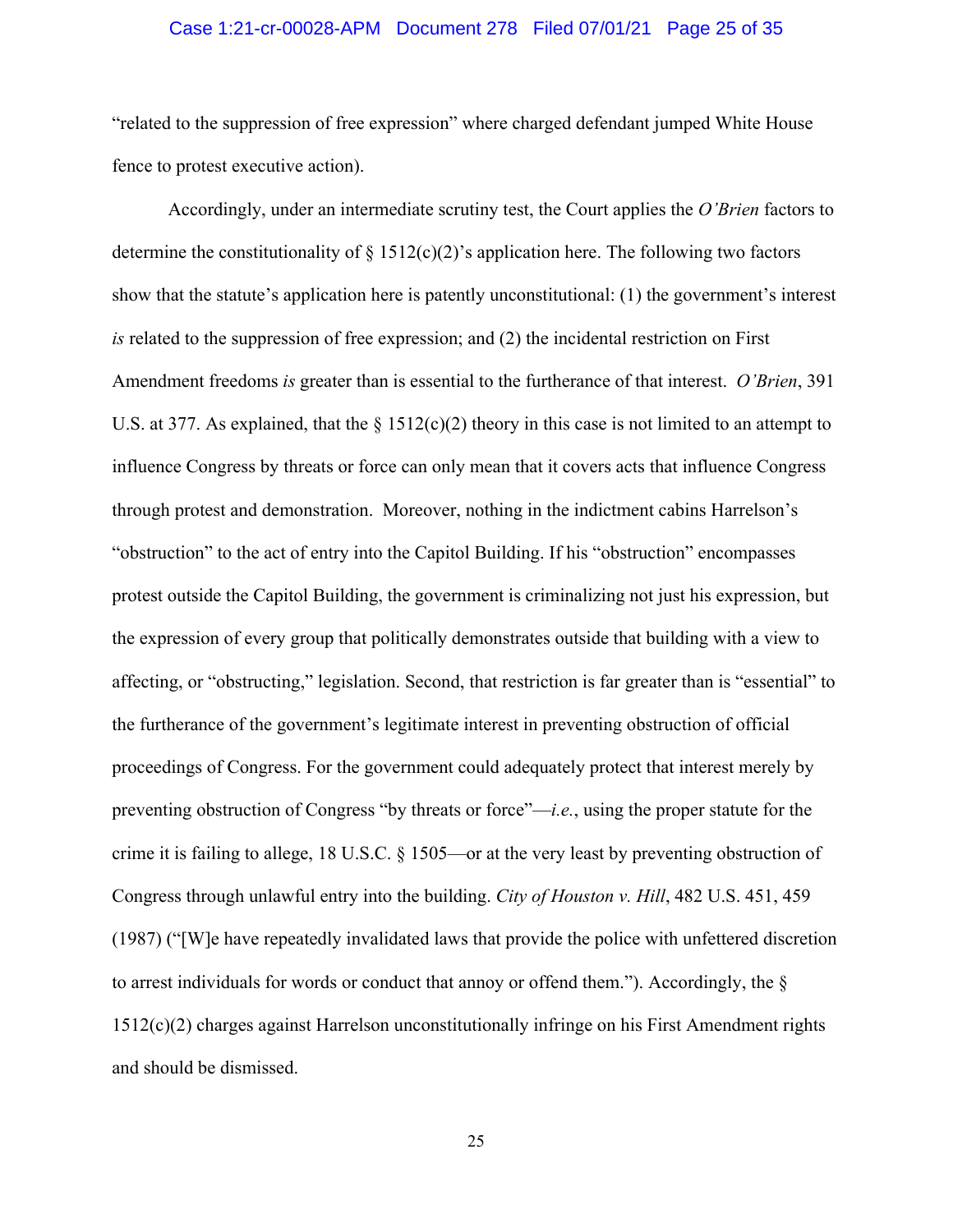## **III. The Section 1752 count should be dismissed**

# **A. The Indictment fails to state an offense because only the USSS restricts areas under § 1752**

Count Four alleges contend that Harrelson violated  $\S 1752$  by entering the Capitol Building, which the it characterizes as a "restricted building and grounds," as that phrase is defined in § 1752. ECF at 31-32. However, it does not allege that the U.S. Secret Service (USSS) restricted that area under the statute. *Id*. The government's position is that any government entity may set a restricted area under  $\S 1752$  and that the Capitol Police restricted the area Harrelson and the other protesters entered on January 6.

The government's position finds no support in the statutory text, the legislative history, or precedent. Penal statutes are strictly construed. *United States v. Moore*, 613 F.2d 1029, 198 U.S. App. D.C. 296 (D.C. Cir. 1979). As shown above, all three definitions of "restricted building or grounds" in  $\S 1752(c)(1)$  concern the authority and actions of the USSS and not any other federal agency. Section 3056, concerning the "powers, authorities, and duties of United States Secret Service," confirms that § 1752 is a statute directed to the USSS and not any other federal agency. 18 U.S.C. § 3056(d). The legislative history of § 1752 is saturated with references to the USSS and to no other federal agency.

Common sense accords with the statutory analysis. The government claims that any federal or state agency may unilaterally set a "restricted area" and arrest anyone found within it so long as a Secret Service protectee is also present. The implications of that argument are absurd. Accordingly, such a statutory interpretation is highly disfavored. *See United States v. Am. Trucking Ass'ns, Inc.*, 310 U.S. 534, 543, 60 S. Ct. 1059, 84 L. Ed. 1345 (1940) ("When [one possible statutory] meaning has led to absurd or futile results . . . this Court has looked beyond the words to the purpose of the act."); *see also Corley v. U.S.*, 556 U.S. 303, 317, 129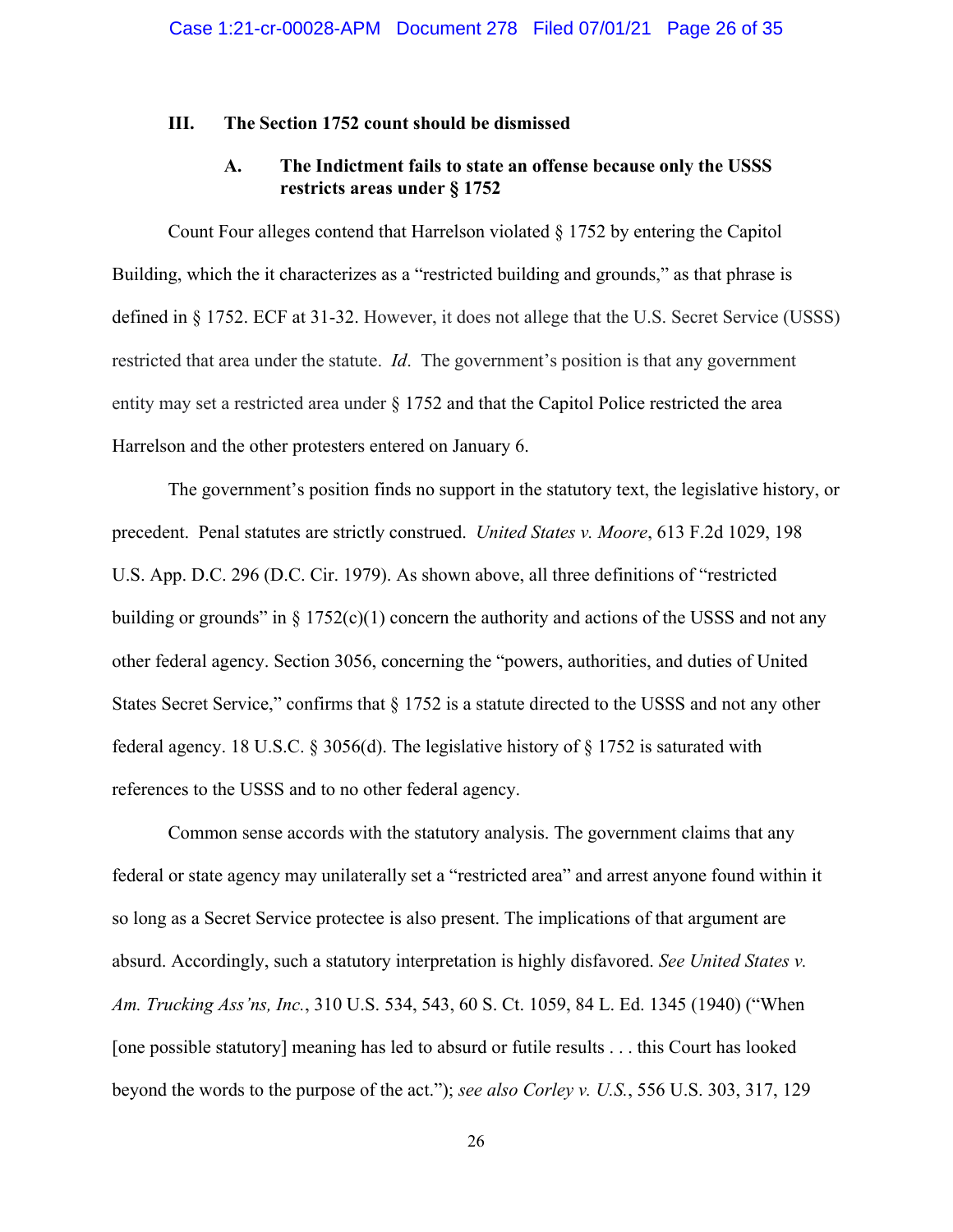## Case 1:21-cr-00028-APM Document 278 Filed 07/01/21 Page 27 of 35

S.Ct. 1558, 173 L. Ed. 2d 443 (2009) (interpreting criminal procedure statute to avoid "absurdities of literalism"); *Ctr. for Biological Diversity v. E.P.A.*, 722 F.3d 401, 411, 406 U.S. App. D.C. 140 (D.C. Cir. 2013) (recognizing "'the long-standing rule that a statute should not be construed to produce an absurd result'" (quoting *Mova Pharm. Corp. v. Shalala*, 140 F.3d 1060, 1068, 329U.S. App. D.C. 341 (D.C. Cir. 1998)).

The government's interpretation countenances the following absurdities. The U.S. Postal Inspection Service (hypothetically) determines that the Secret Service is not properly protecting the president. Because, according to the government, there is no requirement in the statute for the government to prove that the restricted area was restricted at the direction of the Secret Service, the Postal Service resolves, unilaterally, that the "restricted area" of the White House should extend from the State Department to the west, and to the E. Barrett Prettyman U.S. Courthouse, to the east. Even though the Secret Service may disagree with the Postal Service's view of the appropriate size of the restricted area, for purposes of § 1752 liability that does not matter, and the reader of the brief is liable, and potentially detainable pretrial, unless some federal agency (the Postal Service? The Secret Service? Both?) gives him "lawful authority" to "knowingly" "remain" where he is. 18 U.S.C.  $\S 1752(a)(1)$ . Or, to take another absurd example, even if the Secret Service determines that the restricted area protecting a Secret Service protectee temporarily visiting a place is appropriately limited to one block,  $\S 1752(c)(1)(B)$ , a local police unit may unilaterally determine that it should extend 20 blocks. Any person exercising his First Amendment rights in blocks two to twenty may then be federally prosecuted—by the same government that deemed the restricted area limited to one block.

That is why what little § 1752 precedent there is supports Harrelson, while none supports the government's interpretation. Instructive is *United States v. Bursey*, 416 F.3d 301 (4th Cir.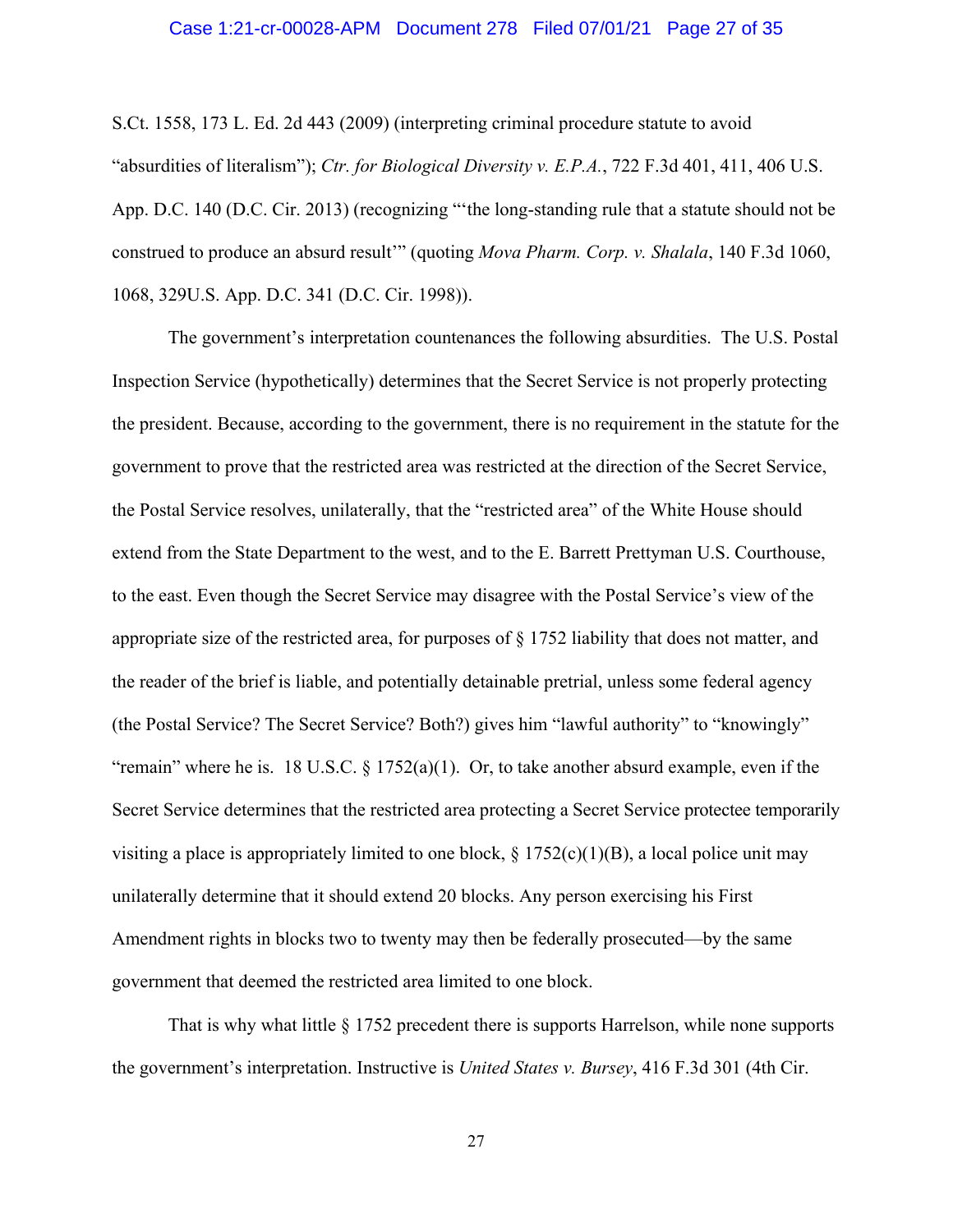## Case 1:21-cr-00028-APM Document 278 Filed 07/01/21 Page 28 of 35

2005). There, Bursey entered an area restricted by the USSS in advance of a political rally in South Carolina held by the president. *Id.*, at 304. Reviewing the trial record, the Fourth Circuit observed that "the Secret Service designated an area near [the rally] as a restricted area." *Id.* It also noted that the "authorized persons" admitted into the area all "wore lapel pins issued by the Secret Service," meaning that the USSS was the entity that granted "lawful access" to the area. *Id.* Intending to protest the Iraq war, Bursey approached the restricted area with a megaphone. A Secret Service Agent advised him he could not remain in that area. He was repeatedly advised thereafter of the same by multiple law enforcement agents over a twenty to twenty-five minute period. *Id.* Bursey was charged and convicted under § 1752(a)(1).

One sufficiency argument Bursey raised on appeal was that, as a matter of *mens rea*, "he was never advised that the area was a federally restricted zone, *so designated by the Secret Service.*" 416 F.3d at 308 (emphasis added). The Fourth Circuit rejected this argument. But not on the ground that § 1752 restricted areas need not be so restricted by the USSS. Instead, trial evidence showed that Bursey "understood the restriction to have been created by the Secret Service (as opposed to state or local law enforcement)." *Id.* The Fourth Circuit added,

[T]here was ample evidence that Bursey understood the area to have been restricted by the Secret Service, *and thus a federally restricted zone*. Specifically, Bursey testified that he believed that "at that event, October, when the President came to town, that the circumstances would be similar to his prior visits, where … the Secret Service comes in and preempts" local and state police. . . Bursey also acknowledged that, in protesting at two earlier visits to South Carolina by the incumbent President, he was advised in both instances that "the Secret Service had basically preempted the security arrangements" of local police.

## *Bursey*, 416 F.3d at 309 (emphasis added).

The import of the Fourth Circuit's logic is clear. Had the Fourth Circuit even contemplated the idea that entities other than the USSS could restrict areas under  $\S 1752$ , the above reasoning would lack sense. Likewise, the trial court also simply assumed the USSS was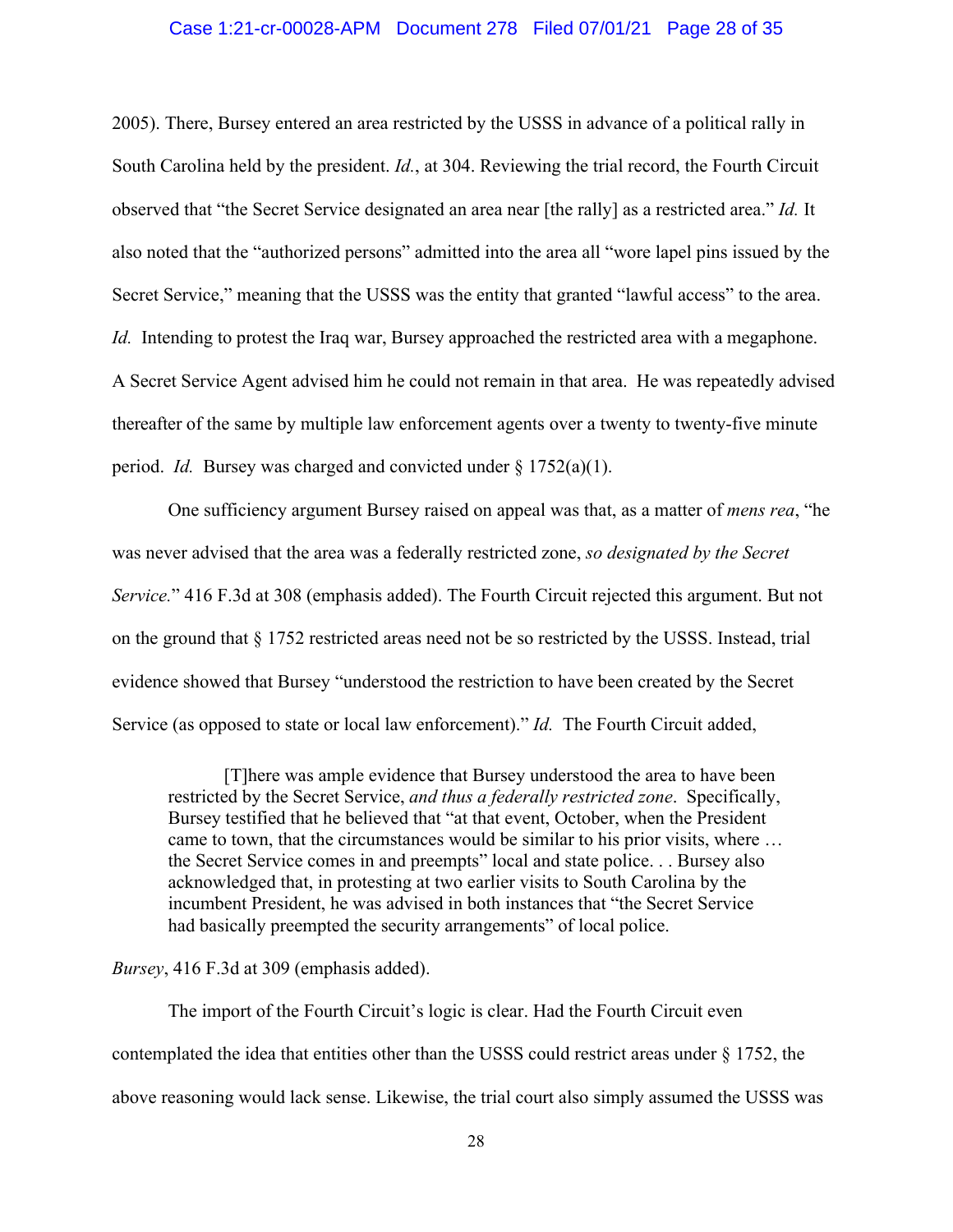#### Case 1:21-cr-00028-APM Document 278 Filed 07/01/21 Page 29 of 35

the only entity that restricts areas under the statute. *United States v. Bursey*, 2004 U.S. Dist. LEXIS 29661, at \*31 (D.S.C. Sept. 13, 2004) ("Bursey's own testimony confirms that he understood the restrictions would be established by the Secret Service.").

Because Count Four is based on the government's allegation that Harrelson crossed into an area restricted not by the USSS but by the U.S. Capitol Police, it should be dismissed for failure to state an offense under § 1752.

# **B. If the government's interpretation of § 1752 is applied, it is unconstitutionally vague as to Harrelson**

If the Court concludes that the indictment properly charges Harrelson with violating  $\S$ 1752 by crossing a boundary set by an agency other than the USSS, the statute is unconstitutionally vague as applied to him.

Under the government's interpretation of § 1752, there is *no* notice, much less "fair notice," of the conduct proscribed *in this case*. As shown above, the text, legislative history, and common sense all point to the ordinary person's reasonable conclusion that the government agency that may restrict a person from entering an area in which there is a Secret Service protectee is—the Secret Service. Assuming the truth of the government's allegations in this case, Harrelson saw police lined up outside the U.S. Capitol, whether they were U.S. Capitol Police or Metro Police. But if the text, legislative history and common sense inform an "ordinary person" that he violates  $\S 1752$  by entering an area the Secret Service has restricted as in *Bursey*, one of the handful of cases interpreting the statute—there is no similar notice in the statute that being on the wrong side of a police barricade is, independent of the Secret Service, in violation of that statute. The indictment does not allege postings on January 6 warning Harrelson that the Secret Service designated the area he entered as restricted. They do not allege any law enforcement officers notified Harrelson of that fact.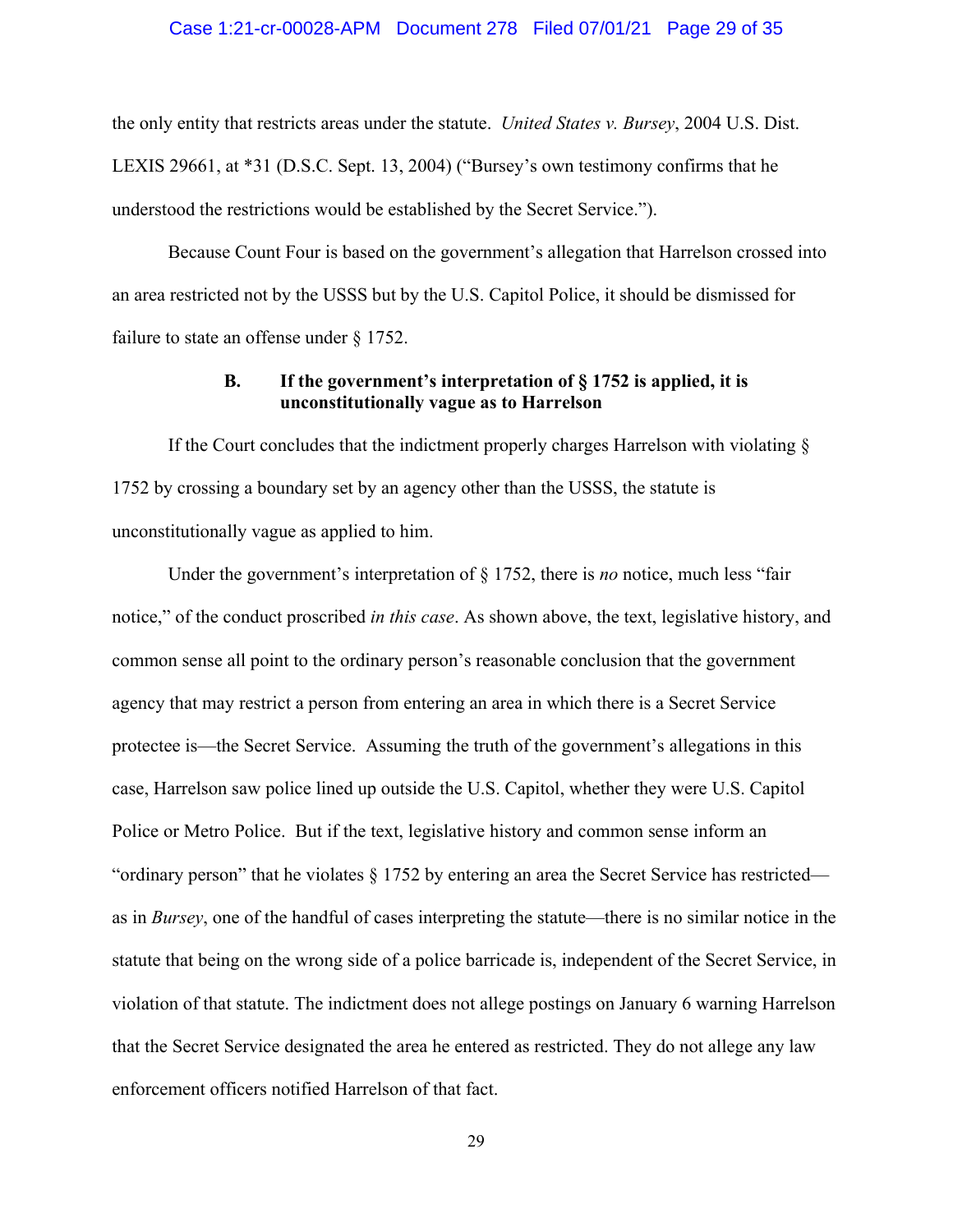## Case 1:21-cr-00028-APM Document 278 Filed 07/01/21 Page 30 of 35

The concern about vagueness-enabled arbitrary enforcement is manifested here. At a general level, the government's enforcement of § 1752 against Harrelson is arbitrary because, prior to January 6, it had never prosecuted a violation of that statute with the allegation that the accused entered an area restricted by some government agency other than the USSS. Accordingly, the government's election to put a new interpretation on the statute for a select group of related cases raises questions about discriminatory law enforcement. Those questions are only underlined by the patently political nature of the circumstances of the offense, as well as the criminalization of Harrelson's First Amendment rights to political speech, assembly, and to petition the government for a redress of grievances. U.S. Const. amend I.

Perhaps more serious is the specific arbitrariness here. Hundreds of other protestors "entered" the same "restricted area" as Harrelson. Yet, it is undisputed that most of those people have not been charged under § 1752 like he has been. The explanation for why the government chose to prosecute Harrelson under § 1752, and not others, is because he is alleged to be an Oath Keeper. ECF 196 at ¶11.

That has nothing to do with § 1752 or the Secret Service. But the government's reliance on that factor shows the danger of arbitrariness inherent in the vague and elastic interpretation of § 1752 it offers for this specific set of defendants alone. Insofar as it alleges that Harrelson entered and remained in a "restricted area" set by an agency nowhere identified in the statute, Count Four is unconstitutionally vague.

# **C. The rule of lenity dictates that ambiguities in § 1752 be resolved in Harrelson's favor**

Even if the Court decides that the government's interpretation of § 1752 is formally correct—i.e., that any agency may set restricted areas under  $\S 1752(c)$  —it is not unambiguously so. That is shown by the lack of any references in  $\S 1752$  to agencies other than the USSS; the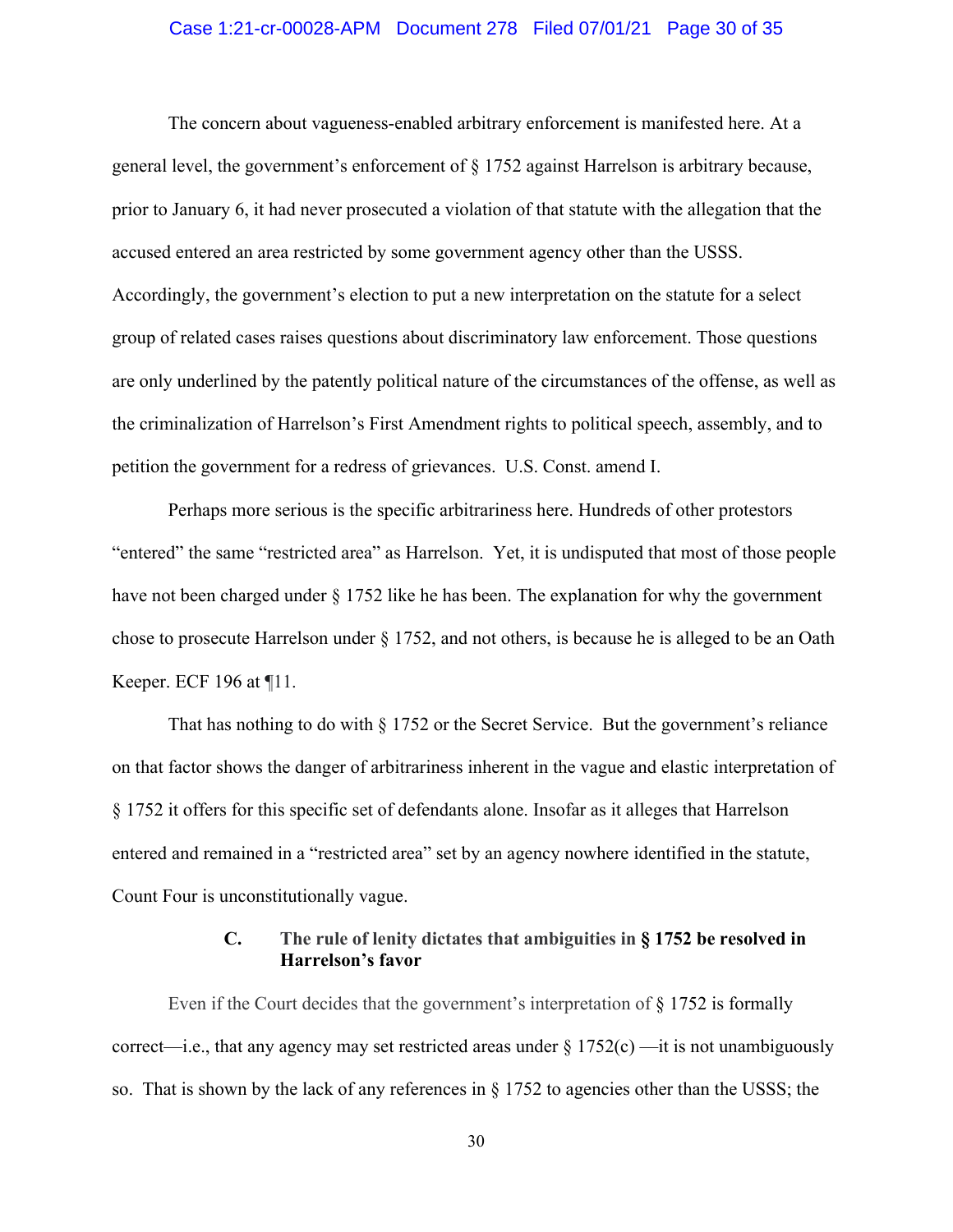## Case 1:21-cr-00028-APM Document 278 Filed 07/01/21 Page 31 of 35

statute's legislative history, which similarly focuses exclusively on the USSS; the clear role that the USSS plays in all three definitions of "restricted buildings or grounds" in  $\S$  1752(c); the indication in Section 3056 that the USSS enforces restricted areas in § 1752; the lack of any case law supporting the government's position; and the common sense notion that if the USSS patrols and guards the restricted areas in  $\S 1752$ , it also sets them. Because the government's interpretations are not unambiguously correct, the Court is required to resolve any ambiguities in Harrelson's favor by dismissing Counts Five and Six. *Granderson*, 511 U.S. at 54; *Santos*, 553 U.S. at 515.

# **D. The novel construction principle dictates against the government's interpretation, which would operate as an** *ex post facto* **law**

Because no court has ever construed Section 1752 to mean that agencies other than the USSS may set restricted areas under the statute, such a construction would be retroactively applied to Harrelson would constitute an *ex post facto* law in violation of the Due Process Clause of the Fifth Amendment. *Bouie*, 378 U.S. at 353 (1964).

Harrelson did not "violate the statute as it was written." *Bouie*, 378 U.S. at 355. Section 1752 prohibits entry into an area restricted by the USSS. There is "nothing in the statute to indicate that it also prohibited the different act," *Bouie*, 378 U.S. at 355, of entering into an area restricted by the U.S. Capitol Police. "The interpretation given the statute by the [government] . . has not the slightest support in prior [§ 1752] decisions." *Id.* 

Accordingly, the novel construction principle dictates against the government's interpretation, which would operate as an *ex post facto* law in violation of the Due Process Clause of the Fifth Amendment.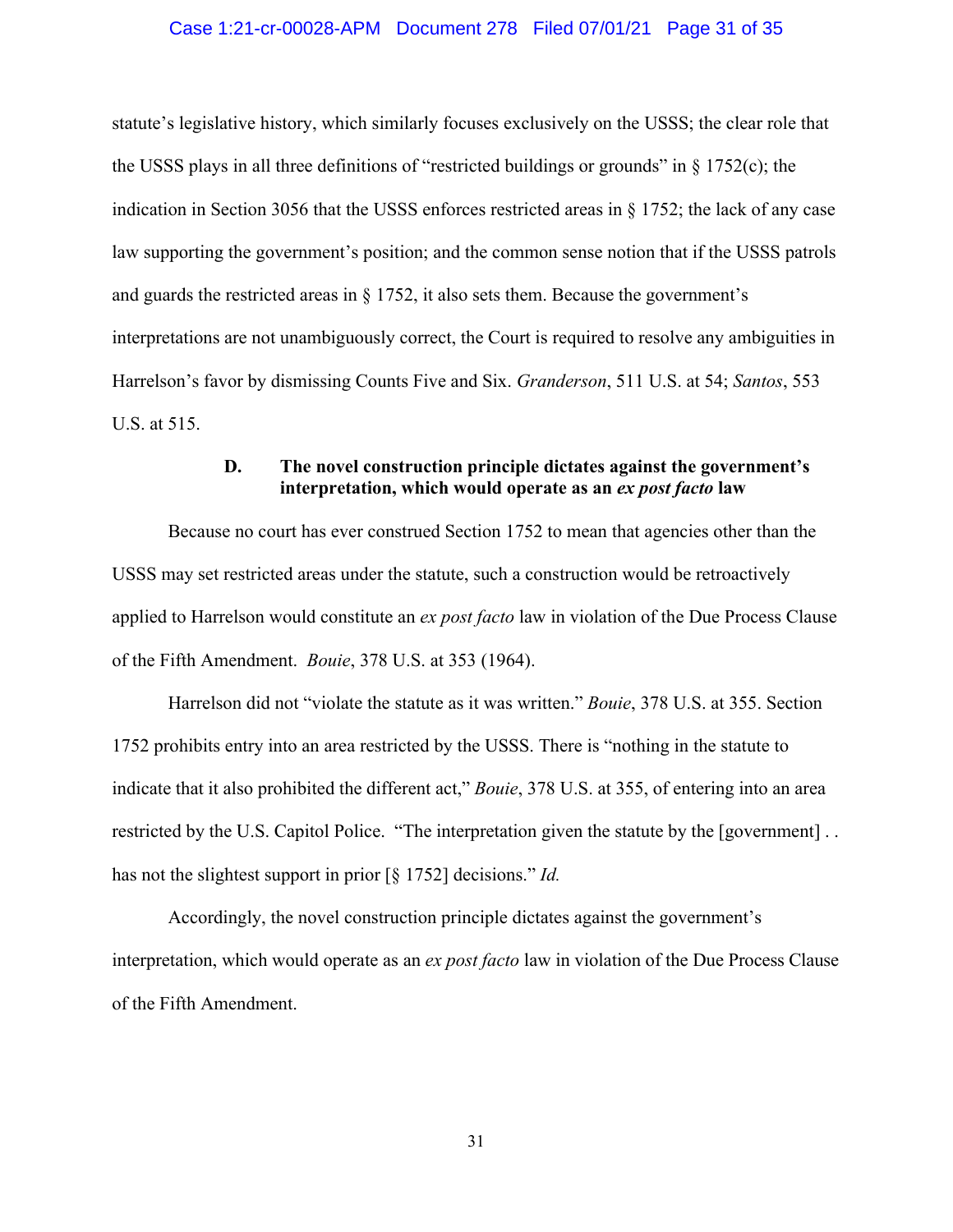### **IV. Count Twelve is duplicitous**

In Count Twelve, Harrelson is charged with violating 18 U.S.C.  $\S$  1512(c)(1) by allegedly deleting files and communications "that showed his involvement" in the alleged offenses. ECF 196 at 36-37. Count Twelve states that these alleged actions were intended to impair their ability to be used "in an *official proceeding*, that is, the FBI investigation and the grand jury investigation into the attack on the Capitol." *Id.* (emphasis added). Count Twelve is duplicitous and fails to state an offense and, accordingly, must be dismissed.

Count Twelve is duplicitous as it alleges that Harrelson obstructed two "proceedings": the FBI investigation *and* a subsequent grand jury investigation. An FBI investigation, however, does *not* qualify as an "official proceeding" under § 1512(c)(1). *See Yates v. United States*, 574 U.S. 528, 561 (2015) (Alito, J., concurring) (an FBI investigation counts as a matter within a federal department's jurisdiction, but falls outside the statutory definition of "official proceeding" in § 1512(c)(1) as construed by courts); *see also United States v. Ermoian*, 752 F.3d 1165 (9th Cir. 2013), As an FBI investigation is not an "official proceeding" as a matter of law, obstructing such an investigation is not a violation of  $\S 1512(c)(1)$ . Hence, Count Twelve effectively charges two separate and distinct *enumerated crimes* in one count and should be dismissed as duplicitous.

A jury could reach an improper guilty verdict based on the two different enumerated crimes averred*. See United States v. Starks,* 515 F.2d 112, 116 (3rd Cir. 1975) (finding reversible error where defendant's indictment alleged "extortion" and "attempted extortion" as substantive offenses in one conspiracy count). A significant "vice of duplicity is that a general verdict of guilty does not disclose whether the jury found the defendant guilty of one crime or both." *Id.* A duplicitous charging document also raises Double Jeopardy concerns, as "the verdict does not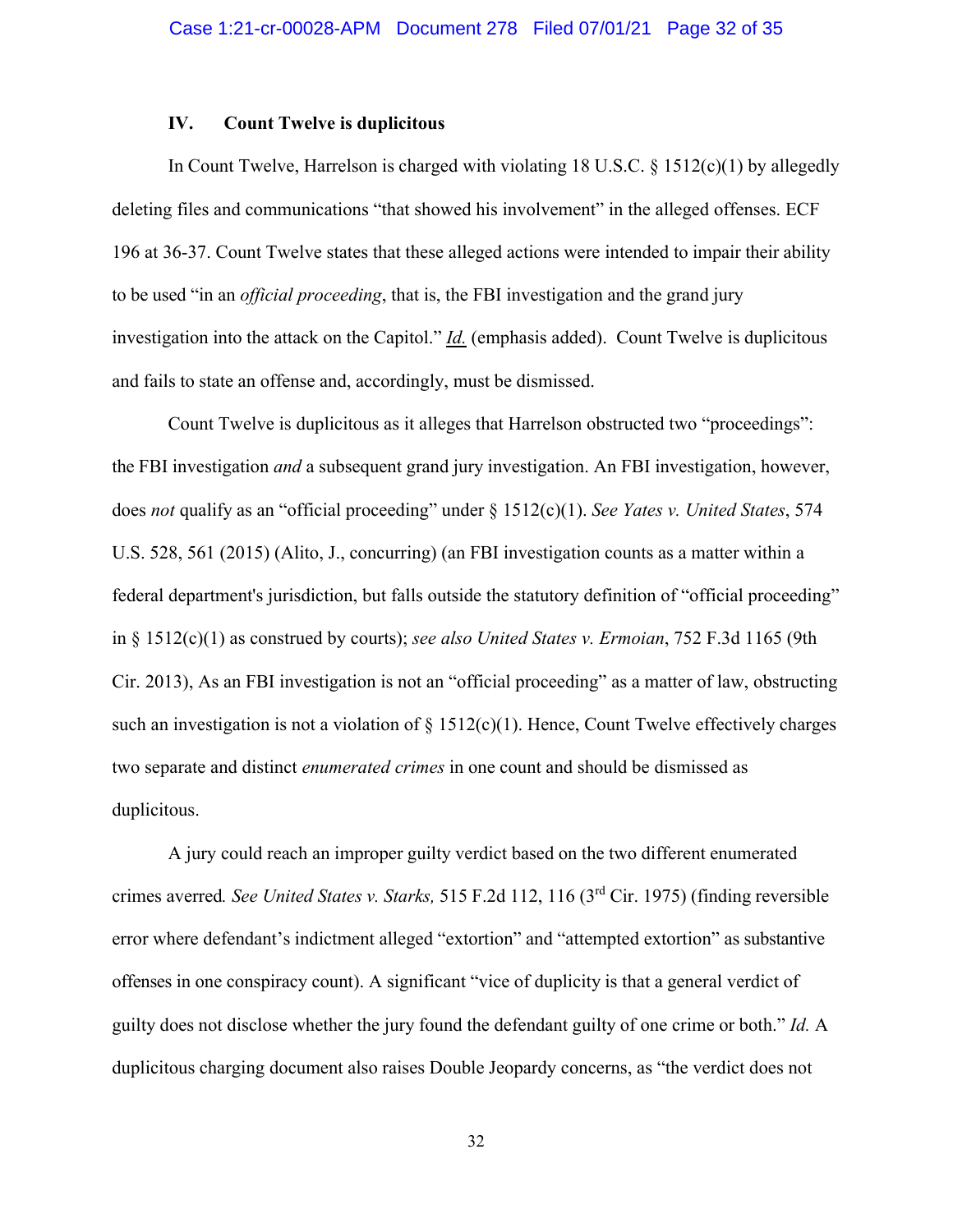#### Case 1:21-cr-00028-APM Document 278 Filed 07/01/21 Page 33 of 35

reveal whether the jury found [the defendant] not guilty of one crime or not guilty of both." *Id. See also United States v. Gordon,* 844 F.2d 1397, 1401 (9<sup>th</sup> Cir. 1988) (explaining that a duplicitous count that charged two separate conspiracies could cause juror confusion and the possibility of a non-unanimous verdict).

# **V. The indictment should be dismissed because it does not provide adequate notice and does not ensure the grand jury made determinations required by the Fifth Amendment**

The constitutional rights to presentment to a grand jury and adequate notice of the charges are embedded in the Fifth and Sixth Amendments to the Constitution and in Rule 7(c) of the Federal Rules of Criminal Procedure. In the January 6 cases, the government has mass produced indictments identical in language with the exception of names of protestors. A review of the indictment reveals that the federal depredation of property and civil disorder charges do not plead any specific acts or circumstances but rather conclusory January 6 allegations.

"[R]eal notice of the true nature of the charge" is "the first and most universally recognized requirement of due process." *Smith v. O'Grady*, 312 U.S. 329, 334 (1941). In holding that the notice requirements of the Sixth Amendment apply to the States through the requirement of due process, the Supreme Court stated: "No principle of procedural due process is more clearly established than that notice of the specific charge [is] among the constitutional rights of every accused in a criminal proceeding in all courts, state or federal." *Cole v. Arkansas*, 333 U.S. 196, 201 (1948); *see* Joseph Story, *Commentaries on the Constitution*, § 1779 (1833) ("[T]he indictment must charge the time, and place, and nature, and circumstances, of the offense, with clearness and certainty; so that the party may have full notice of the charge, and be able to make his defense with all reasonable knowledge and ability.").

The Fifth Amendment's presentment provision also requires that the facts be elucidated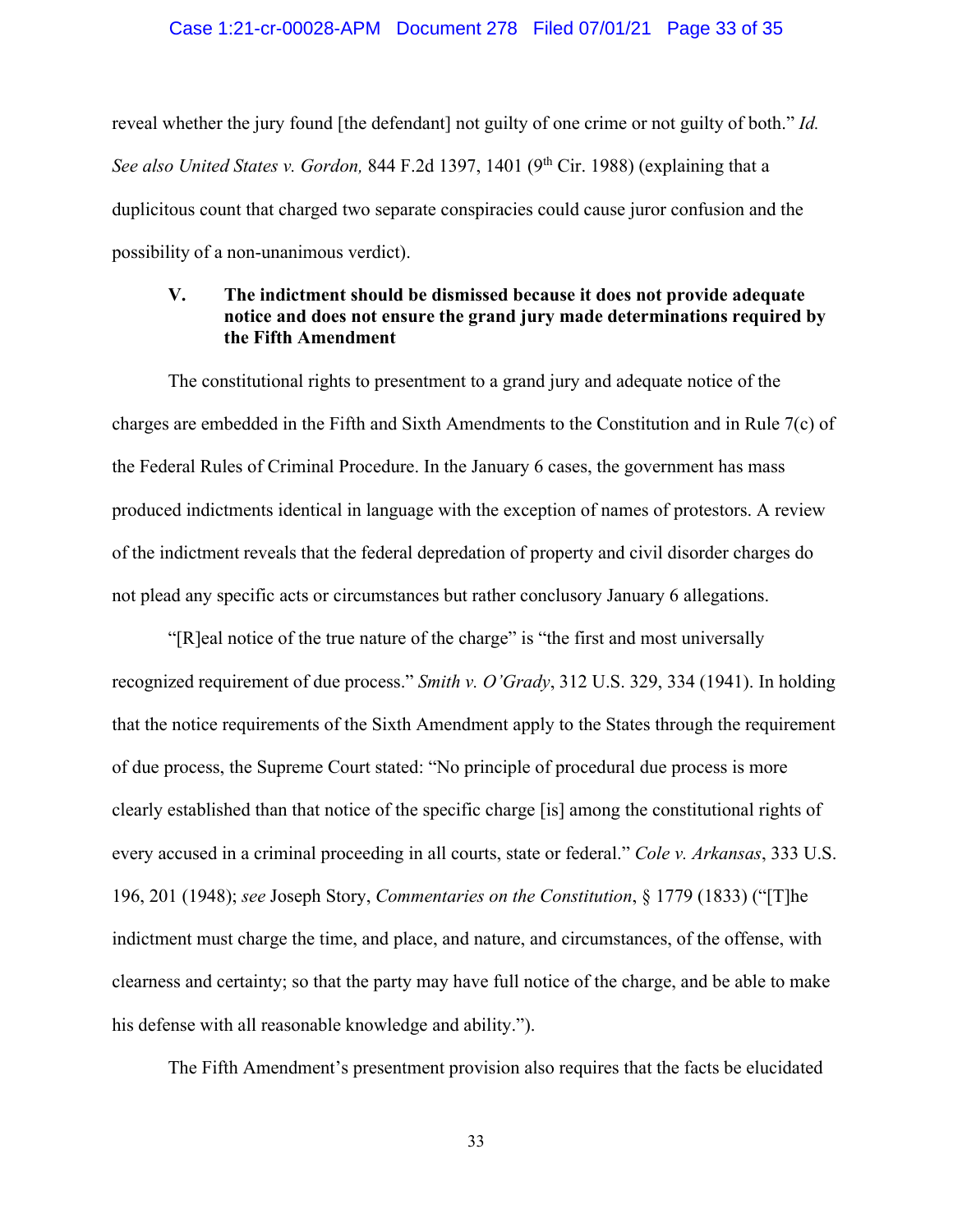## Case 1:21-cr-00028-APM Document 278 Filed 07/01/21 Page 34 of 35

sufficiently in the indictment so that the grand jury's finding of probable cause can be ascertained and to foreclose conviction based on any offense not found by the grand jury. *See Stirone v. United States*, 361 U.S. 212, 215-162 (1960) ("[A]fter an indictment has been returned its charges may not be broadened through amendment except by the grand jury itself."). Without specificity of charged conduct and circumstances, the court would be forced to "guess as to what was in the minds of the grand jury at the time they returned the indictment[,]" which would "deprive the defendant of a basic protection that the grand jury was designed to secure," by allowing a defendant to be convicted "on the basis of facts not found by, and perhaps not even presented to, the grand jury that indicted him." *United States v. Du Bo*, 186 F.3d 1177, 1179 (9th Cir. 1999) (quoting *United States v. Keith*, 605 F.2d 462, 464 (9th Cir. 1979) (citing *Russell v. United States*, 369 U.S. 749, 770 (1962)).

# **A. The federal property depredation charges are not elucidated sufficiently**

Count Three alleges that Harrelson destroyed federal property on January 6, "causing or attempting to cause damage that that exceeded \$1,000." ECF 196 at 30-31. However, the indictment does not allege what property Harrelson supposedly damaged, how he damaged it; and what the damage to each piece of property was. That basic pleading failure violates Harrelson's constitutional rights to presentment to a grand jury and adequate notice of charges. U.S. Const. amend. V, VI.

## **B. The tampering allegations are not elucidated sufficiently**

Count Twelve alleges that Harrelson deleted files from his cellular telephone, in violation of 18 USC  $\S$  1512(c)(1). ECF at 36-37. However, it fails to sufficiently allege what Harrelson alleged deleted. That basic pleading failure violates his constitutional rights to presentment to a grand jury and adequate notice of charges. U.S. Const. amend. V, VI.